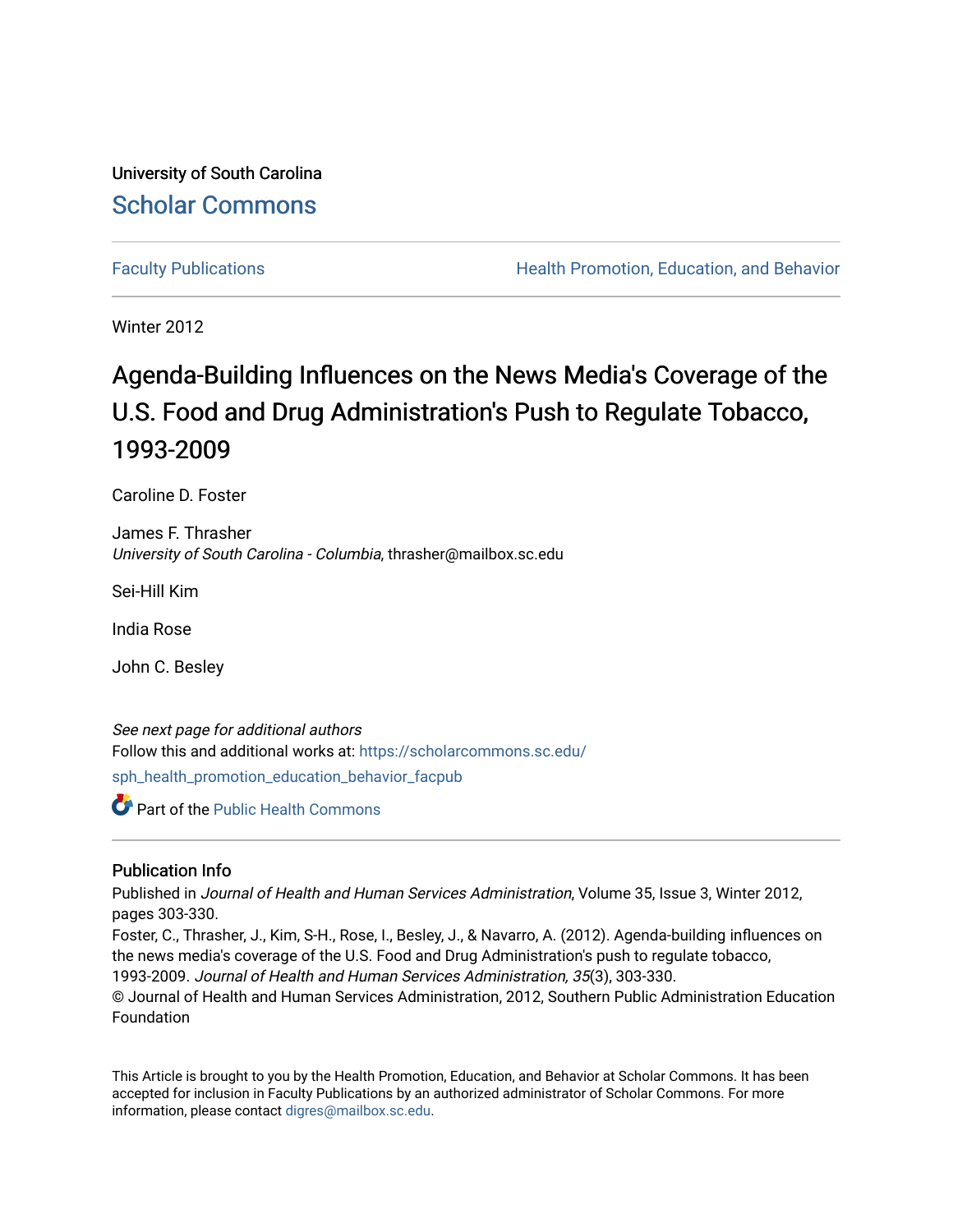# Author(s)

Caroline D. Foster, James F. Thrasher, Sei-Hill Kim, India Rose, John C. Besley, and Ashley Navarro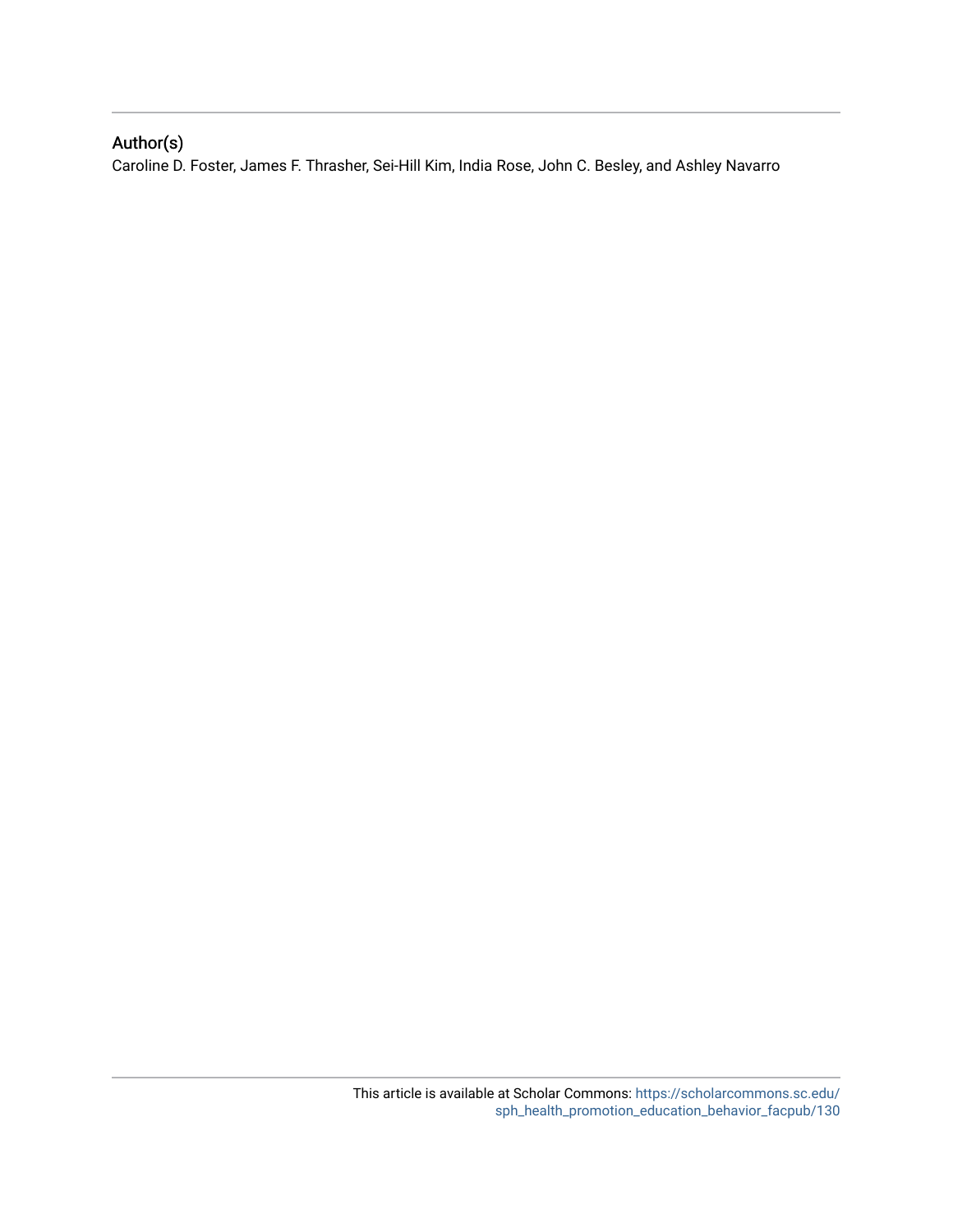# **AGENDA-BUILDING INFLUENCES ON THE NEWS MEDIA'S COVERAGE OF THE U.S. FOOD AND DRUG ADMINISTRATION'S PUSH TO REGULATE TOBACCO, 1993-2009**

# **CAROLINE FOSTER JIM THRASHER SEI-HILL KIM INDIA ROSE JOHN BESLEY ASHLEY NAVARRO**

#### **ABSTRACT**

Citing agenda-building theory, this article examines the influence of three key factors on the news media's coverage of the process of placing tobacco and tobacco products under regulation of the U.S. Food and Drug Administration between 1993 and 2009. We analyzed data from a content analysis of 570 news articles from The New York Times and Washington Post and found that the media published significantly more FDA regulation articles during the Clinton administration than during the Bush administration. Our analysis links that imbalance of media coverage to the influence of the president of the United States (Clinton and Bush, during the duration of this study), journalistic routines and real world events. We compared the Clinton and Bush era news coverage on article prominence, article topics, and reasons to support/oppose FDA regulation and found significant differences, which we suggest led to the imbalance of news articles in the two administrations.

Tobacco use remains the leading preventable cause of death and disease in the United States despite significant reductions in its use over the past 40 years. Tobaccorelated medical care and lost productivity costs the US \$193 billion annually (Healthy People, 2011). These persistent tobacco-related harms to individuals and society have been given voice through mass media (Smith, Wakefield and Edsall, 2006), on which people depend for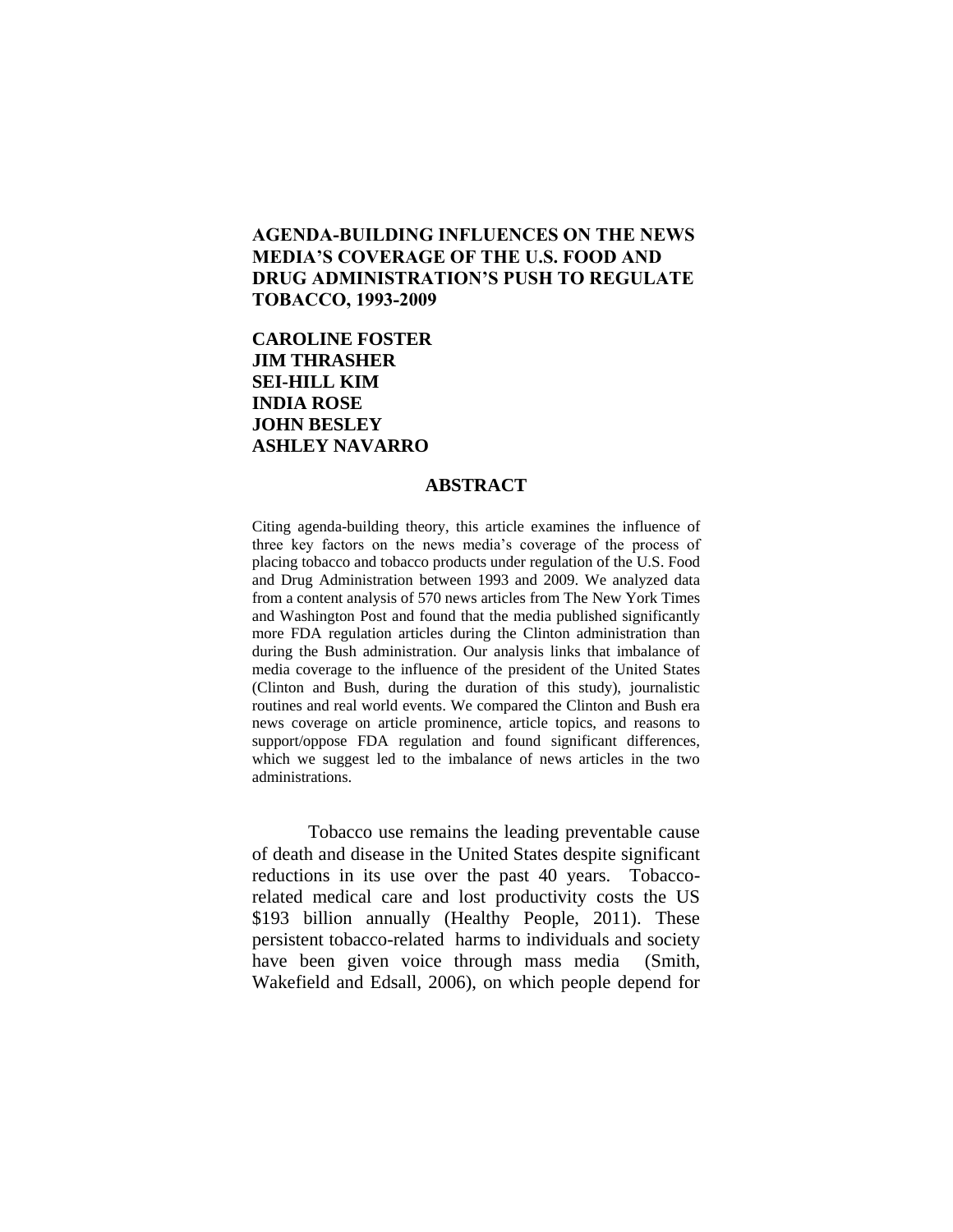information (Ball-Rokeach et al., 1984). An array of paid media campaigns have aimed to inform, educate, and/or frighten smokers and potential smokers into changing their attitudes and behaviors around smoking (Farrelly et al., 2002), and they have met with varying degrees of success. (Leshner and Cheng, 2009; Flay, 1987; Erickson, McKenna and Romano, 1990).

Mass media have also been examined as a means to advance arguments in favor of and against tobacco control policies (Menashe and Siegel, 1998)(Brownson et al. 1995; Lima and Siegel, 1999; Smith and Wakefield, 2006). Media advocacy involves promoting policy change through the media by generating media coverage that is favorable to the policy (Wallack and Dorfman, 1996). This approach is based on the contention that media agendas can influence the policy preferences of the American public (Jordan, 1993).

Effective influence of media coverage of an issue should involve understanding beyond that offered by research in the media effects paradigm. A clearer understanding of how to gain access and use media more effectively can enhance the likelihood of successful policy promotion (Jordan, 1993). This study contributes a case study of this process by analyzing media coverage about the United States Food and Drug Administration's (FDA) authority to regulate tobacco and tobacco products. News coverage of this battle between the FDA and the tobacco industry, a battle that played out in public places, in laboratories and lecture halls, and in all three branches of the US federal government, changed over time, both in quantity and in the nature of content. We aim to describe these changes in order to better understand the relationship between the media and changes in tobacco control policy.

Our approach is informed by agenda-building theory (McCombs, 1992), which details the internal and external factors of news organizations that affect the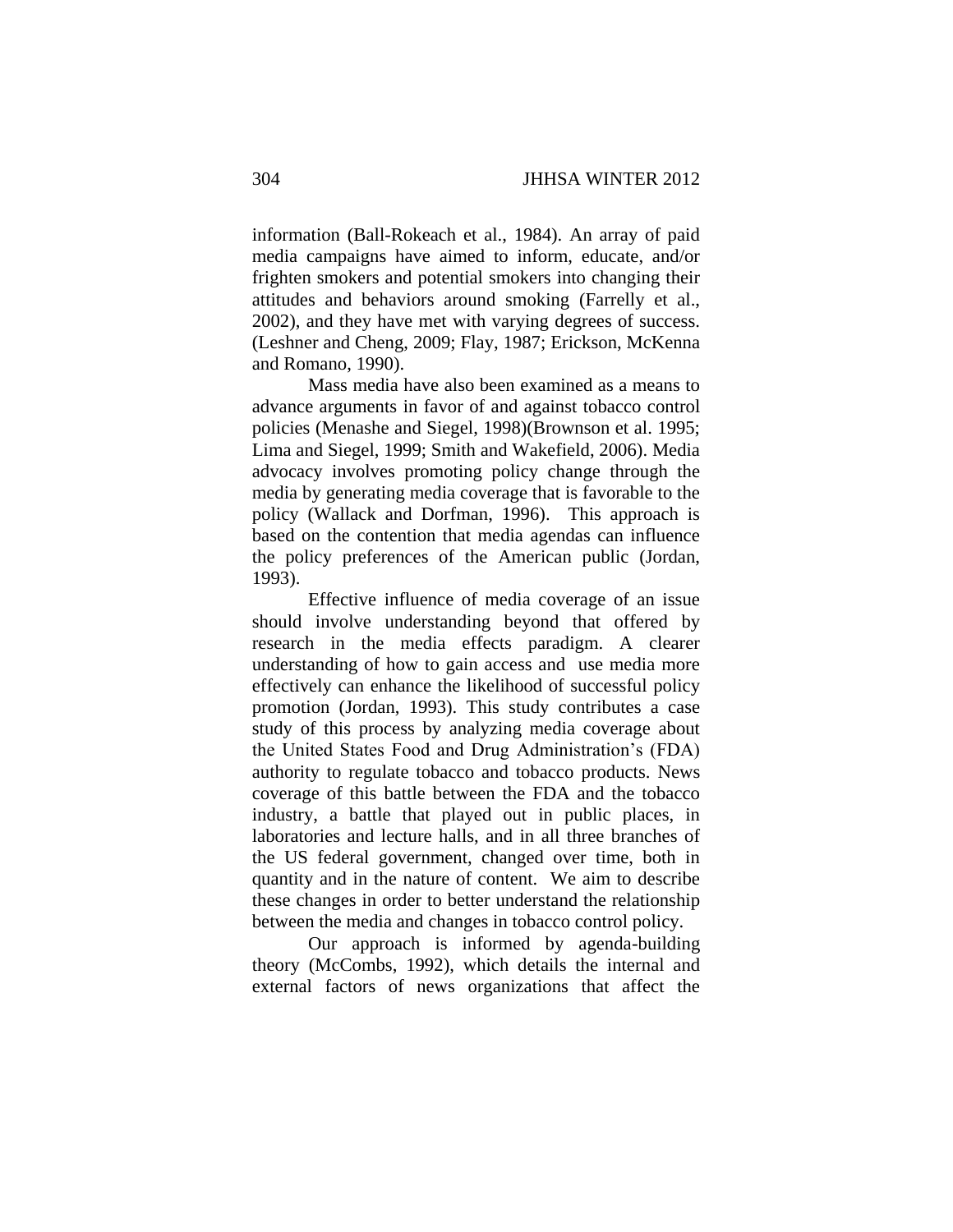processes of their news selections and production. As such we examined changes in the volume and content of coverage over time in order to determine how these changes are related to three key influences on media agenda: influential sources (such as the president of the United States), real events and journalistic norms. This approach aims to shed light on what roles these factors played in shaping how the media cover health-related policy issues. The results aim to enhance our understanding of how to approach the media to maximize the effectiveness of media advocacy effort.

## **LITERATURE REVIEW**

#### *Agenda-building*

Public opinion researchers have documented the interaction between media coverage of issues and public knowledge and attitude toward those issues, particularly regarding tobacco use (Menashe and Siegel, 1998). Agenda-setting scholars have documented the role of the news media in setting the agenda for the public and for policy makers (McCombs and Shaw, 1972); therefore it is very important to understand who sets the news media agenda or how the news media agenda is selected. In 1985, Weaver and Eliot examined these questions, asking "who sets the media's agenda?" This question led scholars throughout the 1980s to explore influences on the media's agenda, making the news agenda the dependent variable in their research. This ongoing scholarly conversation explores the concept of agenda-building (Semetko, Blumler, Gurevitch and Weaver, 1991; Gilbert, Eyal, McCombs and Nicholas 1980; Turk, 1986).

The news media form a complex and diverse set of outlets targeting diverse groups and seeking diverse agendas and outcomes. Untangling the myriad influences on their "agenda" has proved challenging for media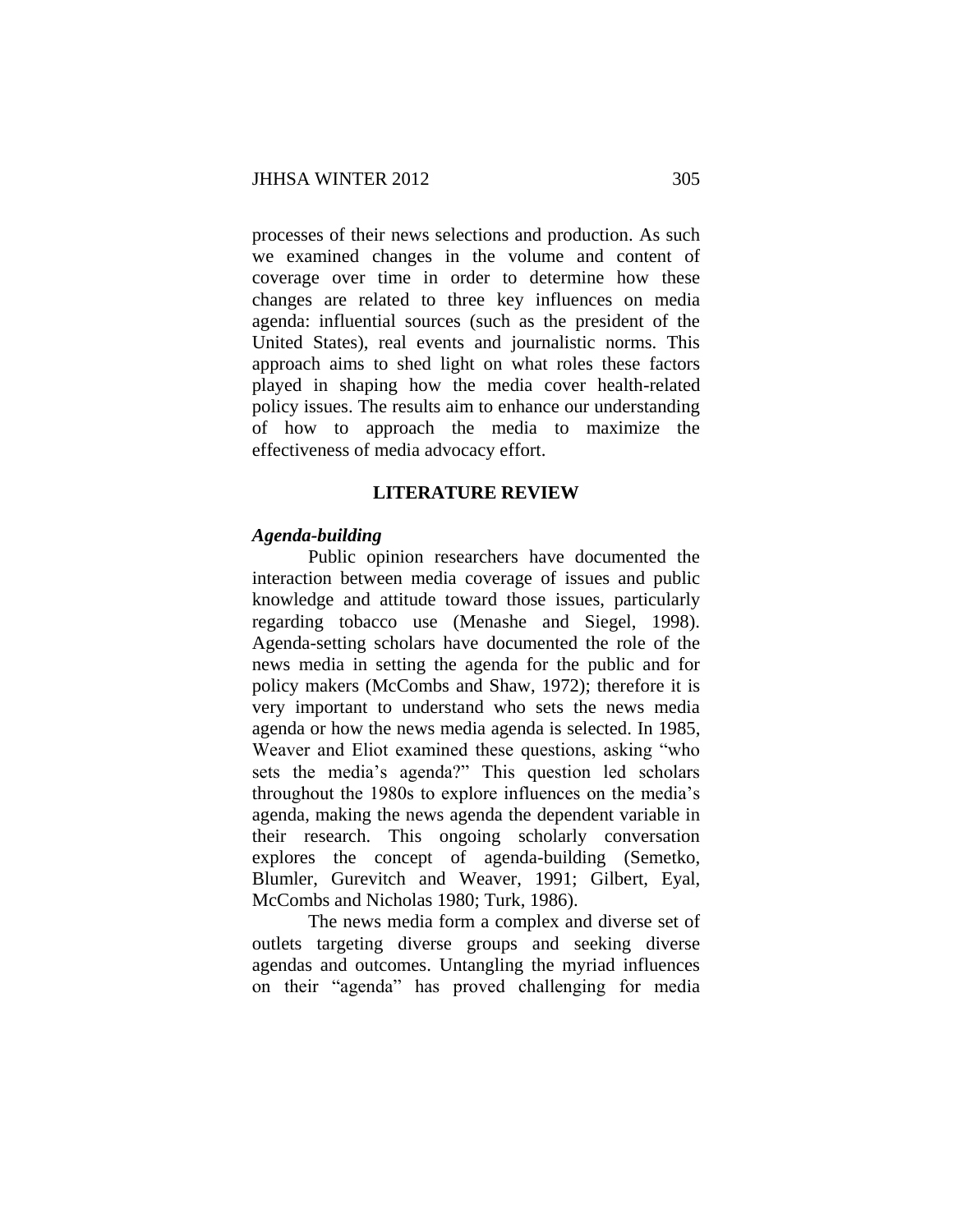scholars. Lang and Lang (1981) addressed the complex set of influences on media's content, suggesting a series of feedback loops that produce and are produced by the media's content. A decade later, Shoemaker and Reese also emphasized the complexity of the process, even when the field is narrowed to focus only on the media involved in the production of news (1991). Despite the complexity of the issues, these researchers and others have defined a widely accepted set of key influences on the news media, including influential news sources (like the president of the United States), real world events (like high profile court cases) and routines of journalism (heavy reliance on available government officials and press releases; use of episodic framing) (Lang and Lang, 1981; Corbett and Mori, 1999). These key media influences guided our study of the media coverage of the FDA's regulation of tobacco.

## **INFLUENCES ON MEDIA'S AGENDA**

# *Journalistic Routines and Politics*

Though tobacco industry representatives and allies use multiple routes to avert government regulation of tobacco (strong lobbying and significant campaign donations, for example), investing in paid advertising and public relations has served the industry well (Arno et al., 1996). The successful public relations campaigns begun by the tobacco industry just as documents were leaked showing the industry knew nicotine was addictive had long-lasting impacts on the public's conception of smoking's safety (Brandt, 2007).These assertive public relations maneuvers also arrived as FDA Commissioner David Kessler was testifying before the Subcommittee on Health and the Environment, in the U.S. House of Representatives about the industry's manipulation of nicotine to enhance its addicting effects. Before the news media began covering the link comprehensively, the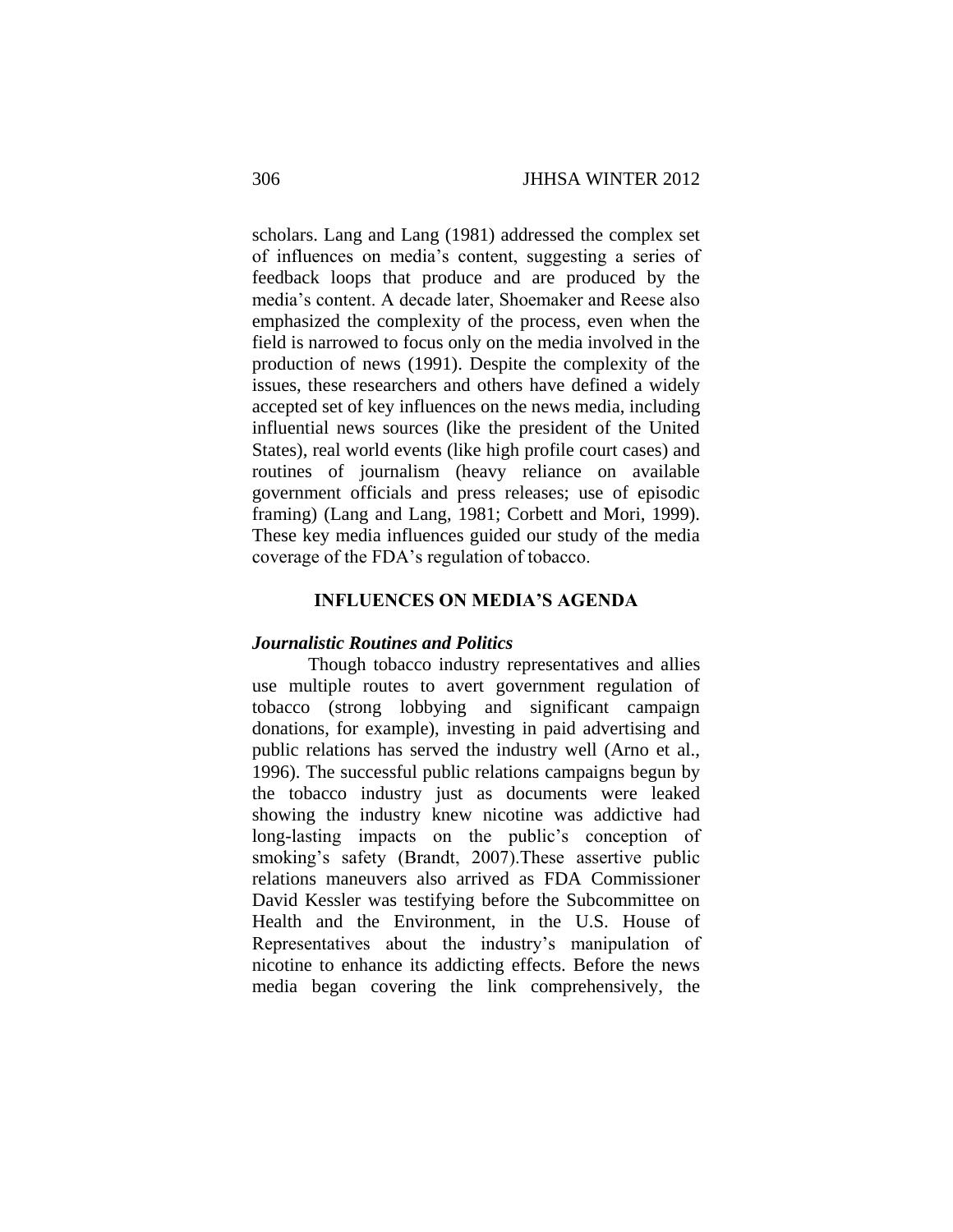industry launched a preemptive strike, disseminating research reports denying the connection between smoking and compromised health and providing experts to interpret research in the industry's favor (Kennedy and Bero, 1999).

Good public relations professionals know how the pressures of news media deadlines improve the chances that press releases will be picked up and published in whole or in part in the mainstream media.(Shoemaker and Reese, 1996). This is so now more than ever as the Internet demands more and more content and news organizations are spreading resources thin (Phillips, Couldry and Freedman, 2010). By providing easy access to information and sources to reporters on short deadlines, tobacco public relations professionals got their organizations' agendas in front of the public through the news media (Curtin, 1999).

At the same time, anti-smoking advocates pushed their messages in the media, increasing their likelihood of success by providing the media with engaging stories, frequently focused on youth smoking. These stories possessed the traditional news values (Impact, proximity, timeliness, conflict, oddity, prominence and currency) that news publishers knew would appeal to readers (Shoemaker and Reese, 1996; Kennedy and Bero, 1999). Tobacco stories also have substantial emotional impact by focusing on people adversely affected by smoking or on people who felt that regulating "safety" infringed on their freedom as Americans (Lima and Siegel, 1999). Both sides of the issue (pro and anti tobacco regulation) provided access to the "experts" who could interpret and place research in context for reporters, a practice that also capitalizes on the tight schedules of journalists working on deadline by making news gathering easier for them (Nelkin, 1987).

Because the tobacco industry possesses potential to provide substantial donations to campaigns, many political candidates have seized on the issues around the regulation of tobacco products. Politicians, especially during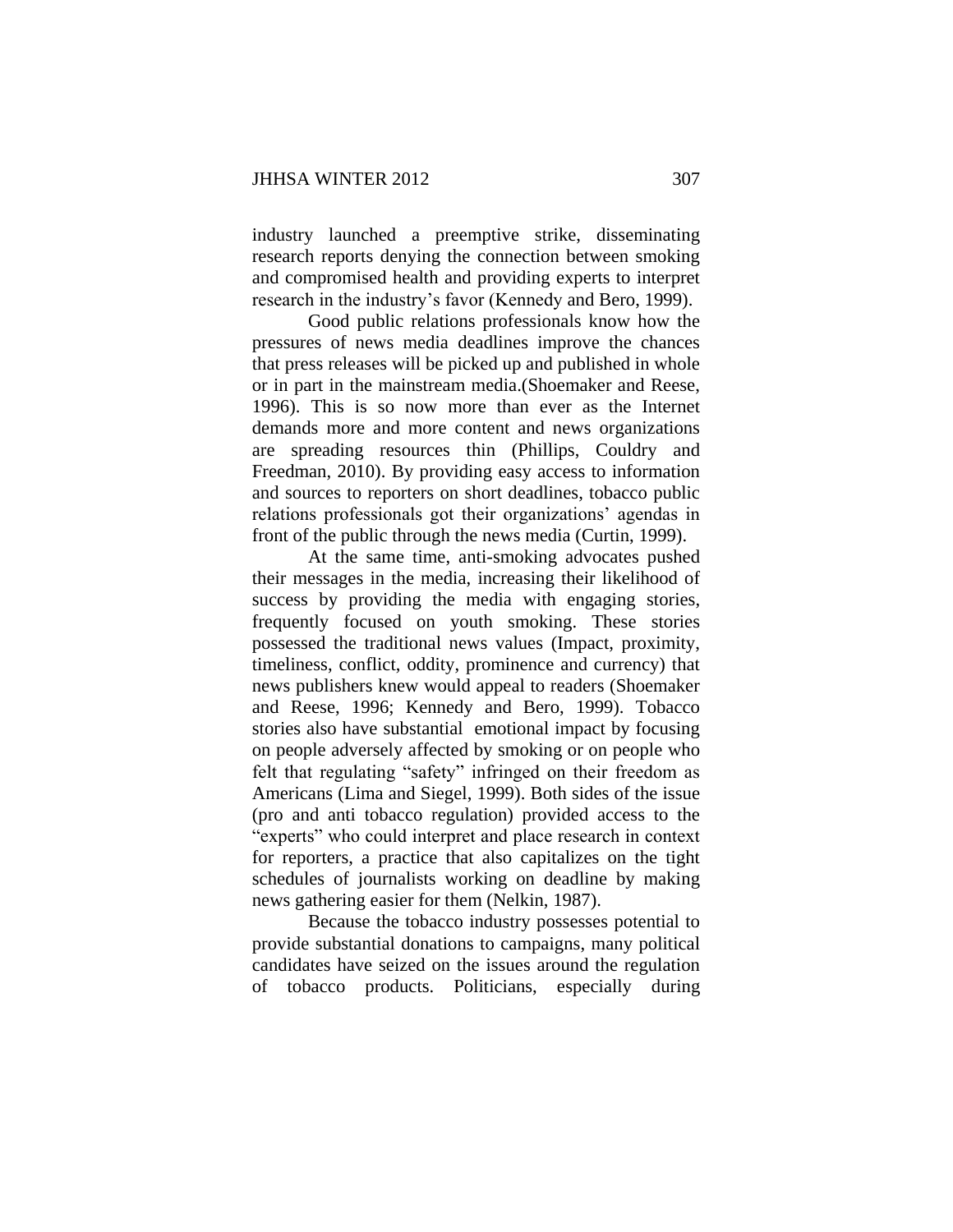campaigns, have access to media coverage, and have used the media to argue one side or the other in the tobacco wars (Thompson et al., 2007). Depending, presumably, on their philosophical leanings, conservatives tend to support the free choice, free market, and business side of the debate (which turns out to be the tobacco industry) and liberals tend to support the protection of the public by regulation side of the debate. Of all politicians, the president of the United States has the most access to news media, and thus power to impact media agendas (Lang and Lang, 1981; Jordan, 1993).

#### *Real World Events*

Tobacco in the news media has a long and compelling history, and the lens of social science research has focused on this tobacco-media relationship for several decades (Wallack, 1981; Smith, Wakefield and Edsall, 2006; Pierce and Gilpin, 2001, among many others). Along with journalistic routines and politics, real world events frequently serve to prompt media coverage of tobacco issues. The tobacco regulation timeline is widely available, and features a series of "events" that caught media attention in the history of tobacco policy. Highlights from the timeline as described by Wallack (1981) and others include the following, which the media made into "events": The 1964 Report of the Surgeon General's Advisory Committee on Smoking and Health, for example, grabbed media headlines around the world when it said cigarette smoking could cause lung cancer. In 1970 the Federal Communications Commission restricted broadcast advertising for cigarettes, again, prompting media coverage of the issues. In 1993, the EPA reported that secondhand smoke causes cancer. In 1994 FDA Commissioner Dr. David Kessler suggested nicotine was addictive and should be regulated as a drug, then in 1995 the FDA declared that nicotine is a drug. The following year, Kessler published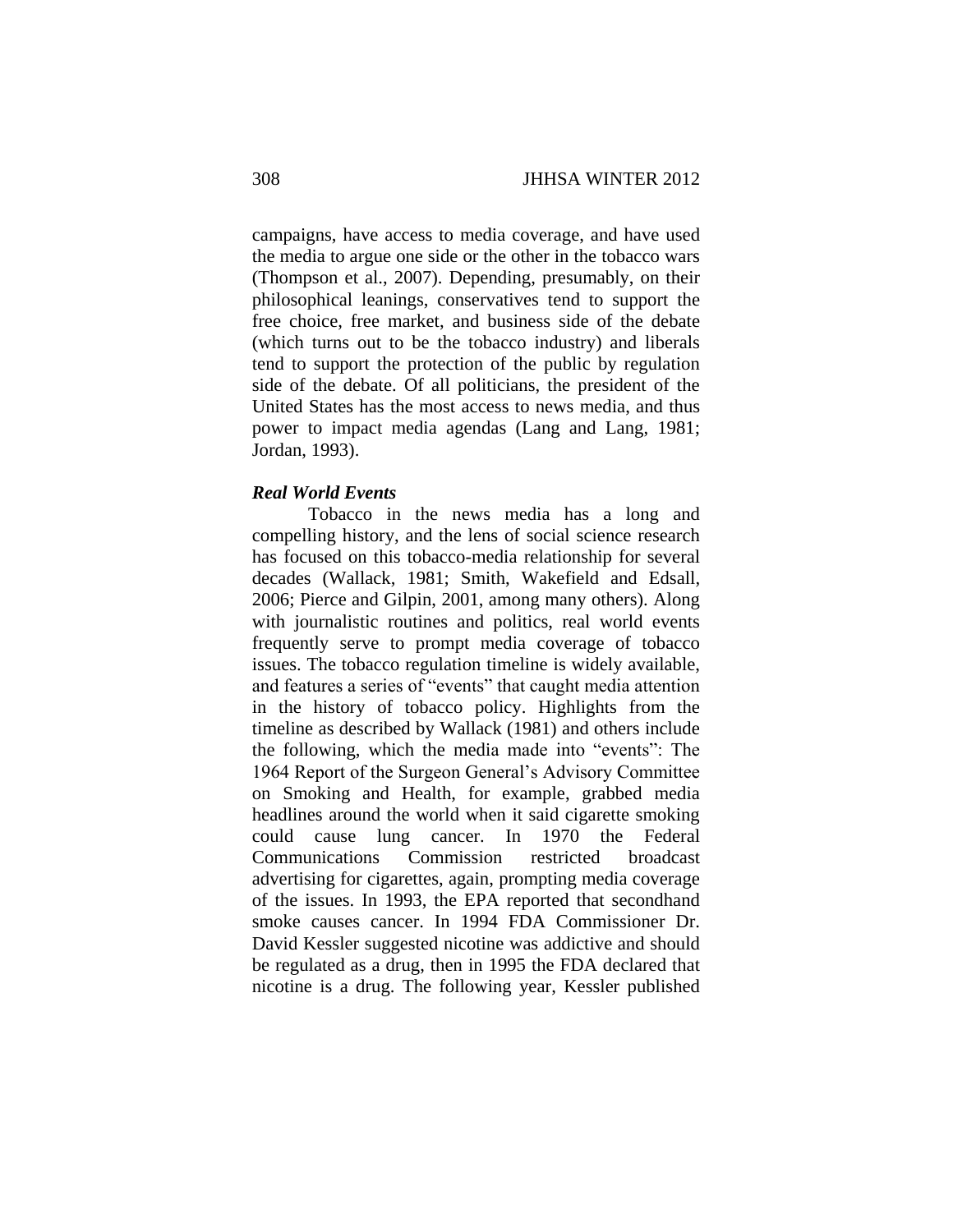regulatory "rules" for tobacco and tobacco products, and the tobacco industry immediately contested them in court.

The decade of the 1990s, in fact, saw the tobacco industry embroiled in high- profile court cases with states and individuals suing to recoup medical costs and damages suffered from smoking-related illnesses. Despite its best efforts to avoid bad press, the industry was often vilified in the media, especially as damaging information emerged about manipulation of nicotine levels and marketing targeting youth (Nocera, 2006). In 1998, 46 states settled their class action suit against the tobacco industry in what was called the Master Settlement Agreement. This settlement with states and individuals who wanted restitution for tobacco-related medical costs required the industry to pay billions of dollars to states to cover the money the states had spent caring for sick and dying smokers. The settlement also provided the industry some protection from future lawsuits of that kind.

In 2000 the Supreme Court of the United States decided that the FDA had not been given the authority to regulate nicotine. Pushing the legislation forward again on the momentum of an energetic presidential campaign and an historic victory, Obama signed the Family Smoking Prevention and Tobacco Control Act on March 16, 2009, giving the FDA authority to regulate nicotine in a number of ways, including content and marketing, as one of his first actions in office. As usual, the political context surrounding the regulatory legislation affected the outcome. The regulations had passed through Congress and been signed by President Obama based on evidence, including the industry 1990s documents and other research supporting the efficacy of advertising limits in advancing public health and the protection of children (Baker and Kelly, 2010). Undeterred, the tobacco industry sued the FDA over alleged First Amendment violations in the Tobacco Act's regulations of marketing. In January 2010 the U.S. District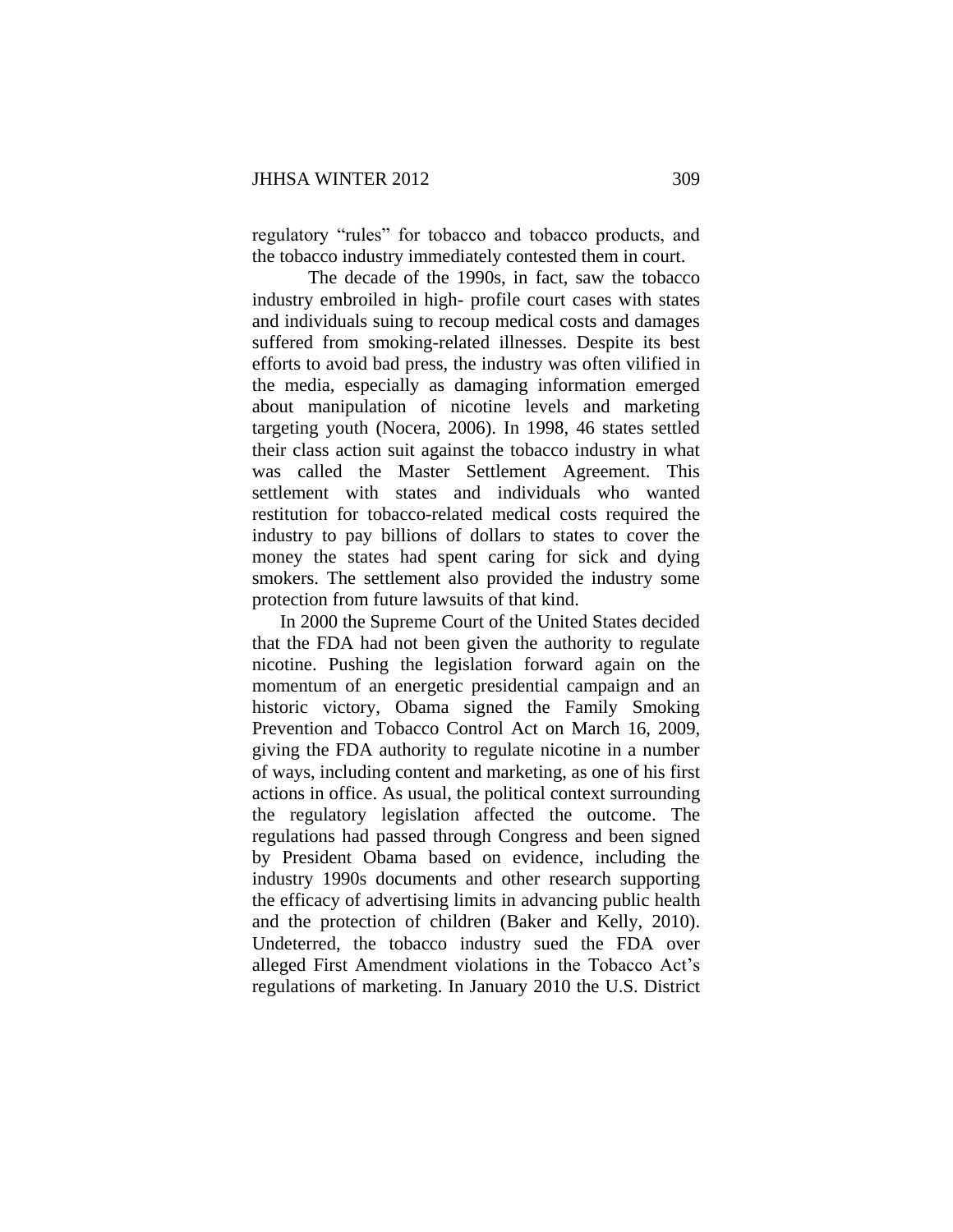Court in Kentucky held that limiting advertisement to a black-and-white tombstone format would in some cases represent a violation of commercial free-speech rights. Each of these "events" got media attention.

# **RESEARCH QUESTION**

Agenda-building theory allows the researcher to look for relationships between sources and content, as well as see how the content emerged from the political and social contexts (Kosicki, 1993). We seek answers to the following research questions: What roles did presidential administrations and real world events play in setting the agenda for the news media and in shaping news coverage of tobacco regulation policy. In addition, we also ask how can we attempt to apply what we know from previous agenda-setting research about impacts of journalism norms on the media's coverage of issues and events to gain better understanding of news coverage of FDA regulation of tobacco during the Clinton and Bush administrations.

# **METHODS**

We report results from a quantitative content analysis of 460 articles from *The New York Times* and the *Washington Post* which appeared between January 1993 and December 2008, which coincides with the Clinton and Bush administrations. We chose these publications because they are important agenda-setting papers in terms of national issues (Gilberg, Eyal, McCombs & Nicholas 1980

Content analysis is a research method that works well in applied contexts, such as studying health or political messages delivered via the media, and that allows inferences to be made from data to context (Neuendor, 2002; Krippendorf, 1980). In choosing two consecutive eight-year presidential administrations for this study, we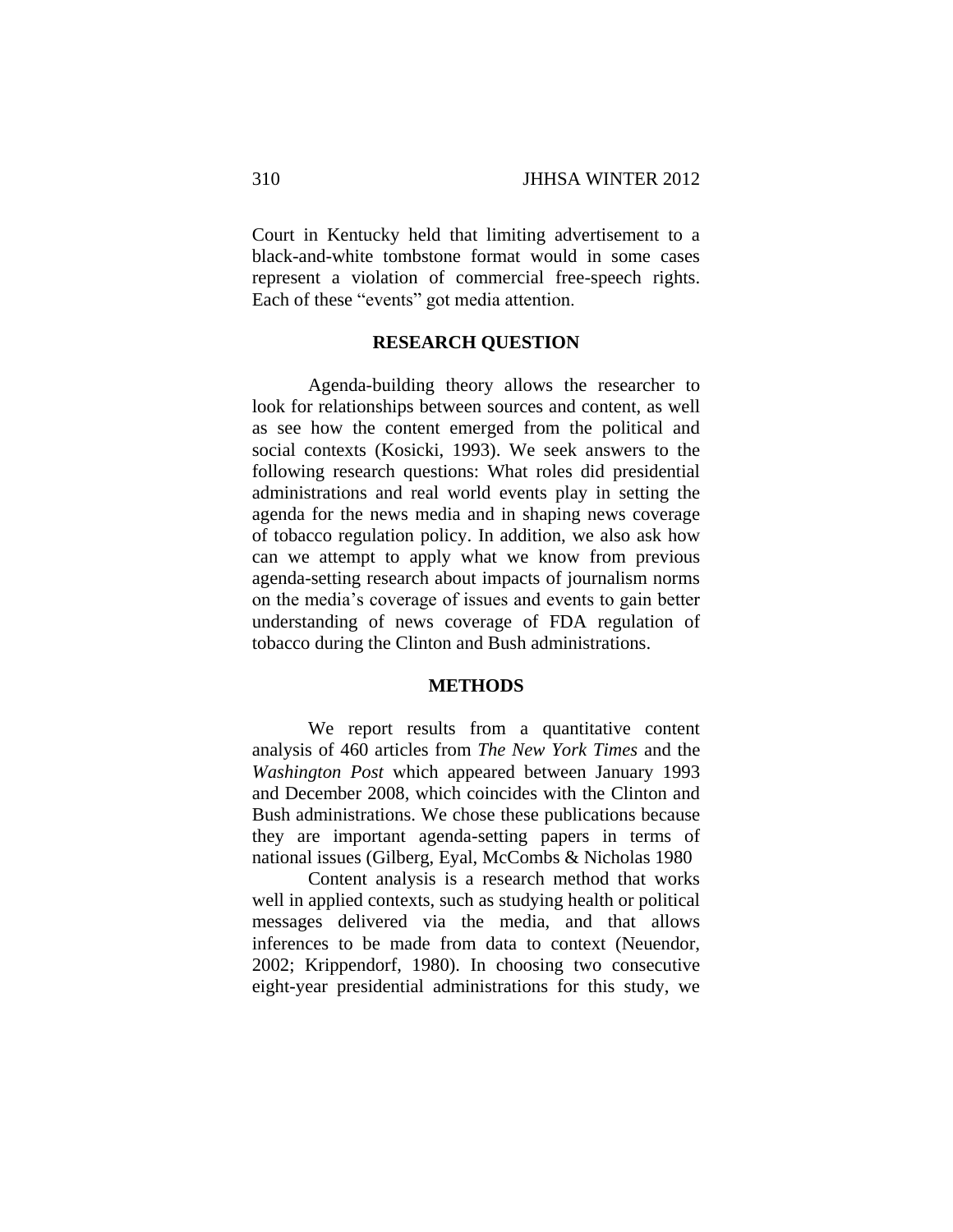used this method to look not only at the nature of the coverage of FDA regulation of tobacco but also at changes in the amount of coverage over time.

We searched the online Lexis-Nexis Academic database using the search terms "FDA and tobacco," "FDA and regulation," and "tobacco and regulation." For the two papers, the search located 1977 articles, which were entered into an inventory (serving as a sampling frame). From this population, we randomly selected 600 articles for coding using a random number generator  $(+/- 3.5$  at 95% confidence). Approximately 460 were retained for analysis after eliminating articles that were coded as unrelated because FDA regulation of tobacco was discussed but was not the focus.

The research team developed the coding sheet (See Table 1) based on existing coding schemes for studying tobacco content in print media (Smith et al., 2002; Glantz, 2001; Champion and Chapman, 2009; Menashe and Siegel, 1998; Magzamen, Charlesworth, and Glantz, 2001). Variables coded for agenda-building included information about articles' focus (the primary topic based on the first two paragraphs of the article) ,arguments around supporting and opposing FDA regulation, and prominence in the paper (measured with location (or example, front section versus others) and having an image or not).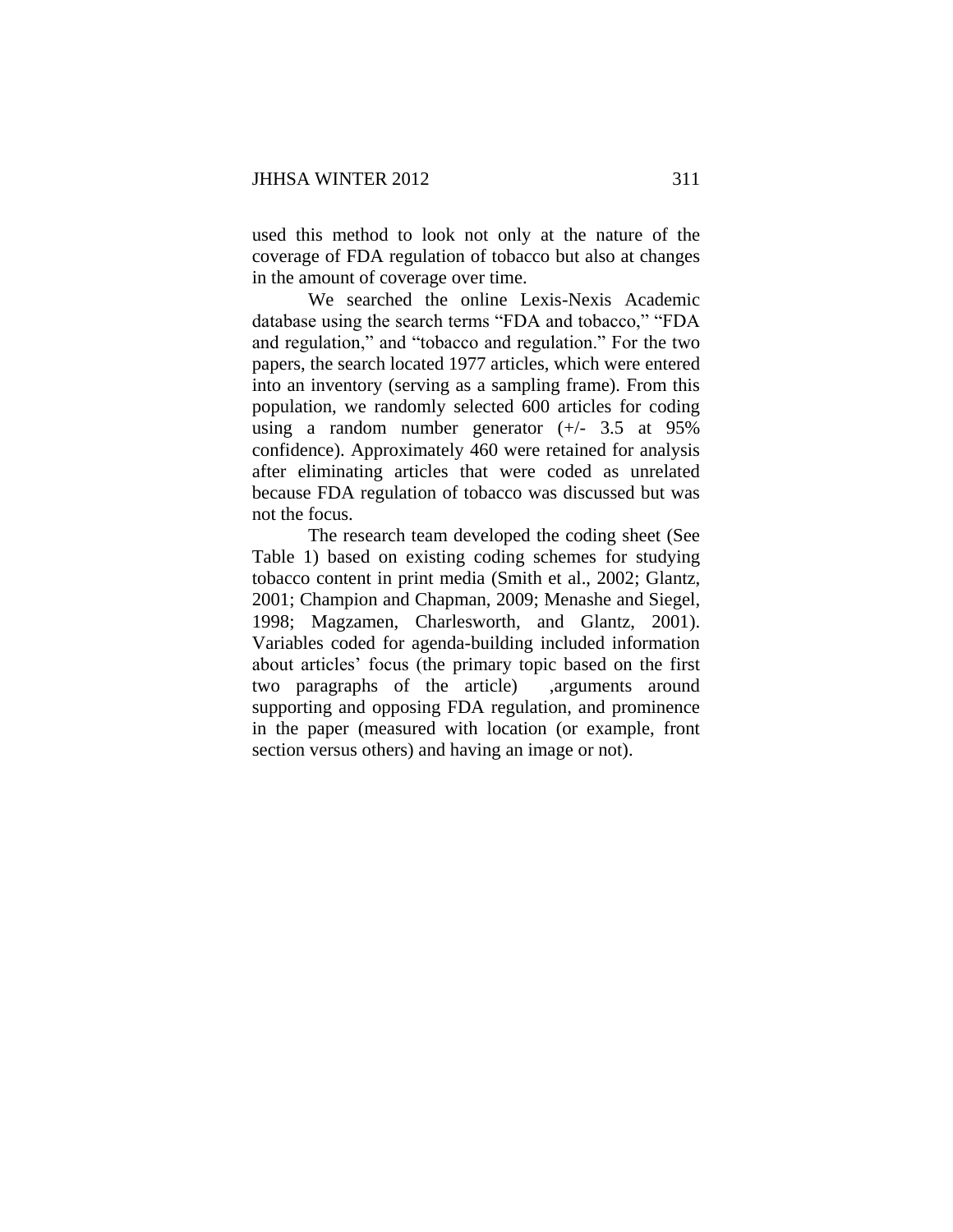Table I *Variables coded for agenda-building*

**(LOC)** Prominence-location:

 $1 =$  front (National A-1)  $\_\_$ 

 $2 = \text{business/financial}$ 

 $3 = \text{science/health}$ 

 $4 = \text{magazine}$ 

 $5 =$  editorial  $\_\_$ 

 $6 = \text{metro}/\text{local}$ 

 $7 =$  national (not front)\_\_\_\_\_\_

 $8 = \_ \text{other}$  (specify)

 $9 =$  unknown/unclear  $\frac{ }{ }$ 

**(IMAGE)** Prominence-Image  $0 = no \_ 1 = yes \_$ 

**(RELEVANT)** The article is primarily about:

 $1 =$  the FDA regulation  $0 =$  other

**(FOCUS/TPC) More specifically, what is the article about? What is the KEY theme?** We are talking about the MAJOR story topic of the article. After reading the "entire" article, what do you think is the article about? For news pieces, the headline or lead will often define this. In stories like features, columns and letters, you may have to look further, beyond the headline or lead, for the main theme of the story (they often don't follow the news writing basics). You should be introduced to the main idea in the first few paragraphs in any case.

| (TPC1)  | Smoking bans (smokers' and nonsmokers' rights)                                                                                                              |  |  |  |  |
|---------|-------------------------------------------------------------------------------------------------------------------------------------------------------------|--|--|--|--|
| (TPC2)  | Economic impact of tobacco (taxes, impact of regulations on sales,<br>cost of smoking related medical care)                                                 |  |  |  |  |
| (TPC3)  | Tobacco marketing (misleading descriptors, youth as targets,<br>channels-outdoor and in-store displays ads, magazine/print ads,<br>packaging-images colors) |  |  |  |  |
| (TPC4)  | Youth tobacco use (access, possession, use of products)                                                                                                     |  |  |  |  |
| (TPC5)  | Package warning labels                                                                                                                                      |  |  |  |  |
| (TPC6)  | Tobacco content (added and natural constituents: chemicals, flavors,<br>nicotine level, additives)                                                          |  |  |  |  |
| (TPC7)  | Litigation against tobacco companies                                                                                                                        |  |  |  |  |
| (TPC8)  | New tobacco-related products (electronic cigarettes, clean nicotine,<br>cessation aids)                                                                     |  |  |  |  |
| (TPC9)  | Health effects of smoking (smoking related illness, nicotine and<br>addiction)                                                                              |  |  |  |  |
| (TPC10) | Tobacco industry/companies (rogue industry)                                                                                                                 |  |  |  |  |
| (TPC11) | FDA regulation                                                                                                                                              |  |  |  |  |
| (TPC12) | Other<br>(specify                                                                                                                                           |  |  |  |  |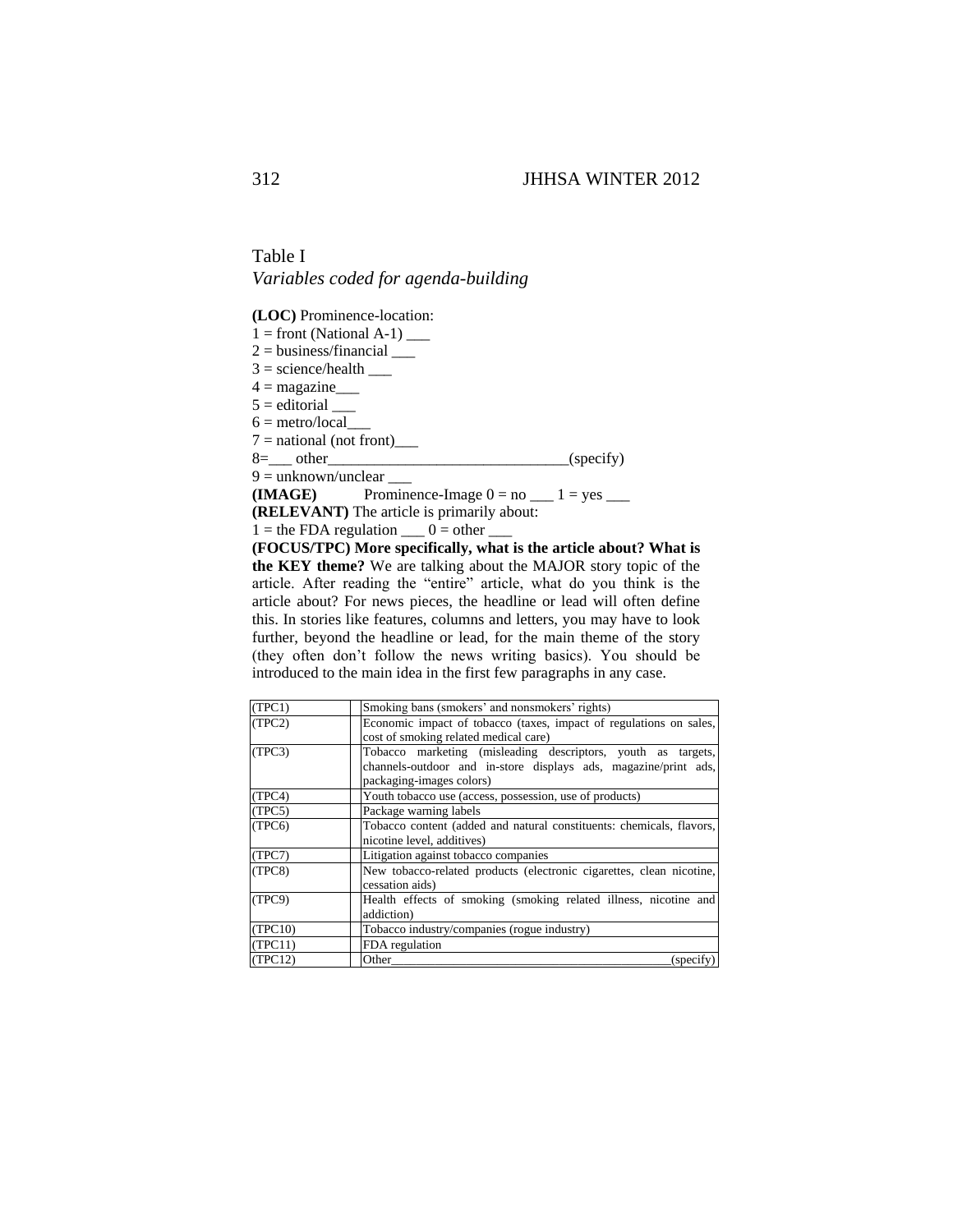| <b>RTS</b>       | Reasons to 0<br>support<br>(tobacco<br>control                                                        | <sub>or</sub><br>1 | <b>RTO</b>       | Reasons FDA shouldn't regulate (tobacco 0 or 1<br>industry argument                                                              |  |
|------------------|-------------------------------------------------------------------------------------------------------|--------------------|------------------|----------------------------------------------------------------------------------------------------------------------------------|--|
|                  | argument)                                                                                             |                    |                  |                                                                                                                                  |  |
| RTS1             | Tobacco<br>use causes<br>death<br>and<br>disease                                                      |                    | RTO1             | Flawed or trivial connection between tobacco<br>and health. Health impact is no different from<br>other things people consume.   |  |
| RTS <sub>2</sub> | Tobacco/<br>Nicotine is<br>an<br>addictive<br>drug                                                    |                    | RTO <sub>2</sub> | Tobacco/ Nicotine is not addictive, or is not<br>different from other things<br>that people<br>commonly consume.                 |  |
| RTS3             | High<br>cost<br>of smoking<br>related<br>medical<br>care is<br>a<br>national<br>burden                |                    | RTO3             | Tobacco is Legal. It's a choice individual<br>adults should be allowed to make.                                                  |  |
| RTS4             | Tobacco<br>companies<br>and<br>lie<br>manipulate,<br>both<br>directly<br>and<br>through<br>marketing. |                    | RTO <sub>4</sub> | Tobacco companies are just trying to<br>do<br>business and have the right to free speech                                         |  |
| RTS5             | Children<br>are affected<br>(marketing<br>influences<br>children)                                     |                    | RTO <sub>5</sub> | Tobacco<br>companies<br>market<br>adults:<br>to<br>marketing just to get people to change brands,<br>not encourage youth smoking |  |
| RTS6             | Tobacco<br>lobbyists<br>influence<br>policy<br>making                                                 |                    | RTO6             | Our political system works                                                                                                       |  |
| RTS7             | <b>FDA</b><br>is<br>capable of<br>creating<br>and<br>enforcing<br>tobacco<br>regulations              |                    | RTO7             | FDA can't adequately<br>enforce<br>create<br>or<br>tobacco regulations                                                           |  |
| RTS8             | Regulation<br>can prevent<br>or mitigate<br>tobacco<br>related                                        |                    | RTO8             | FDA regulation legitimizes tobacco industry<br>and its products                                                                  |  |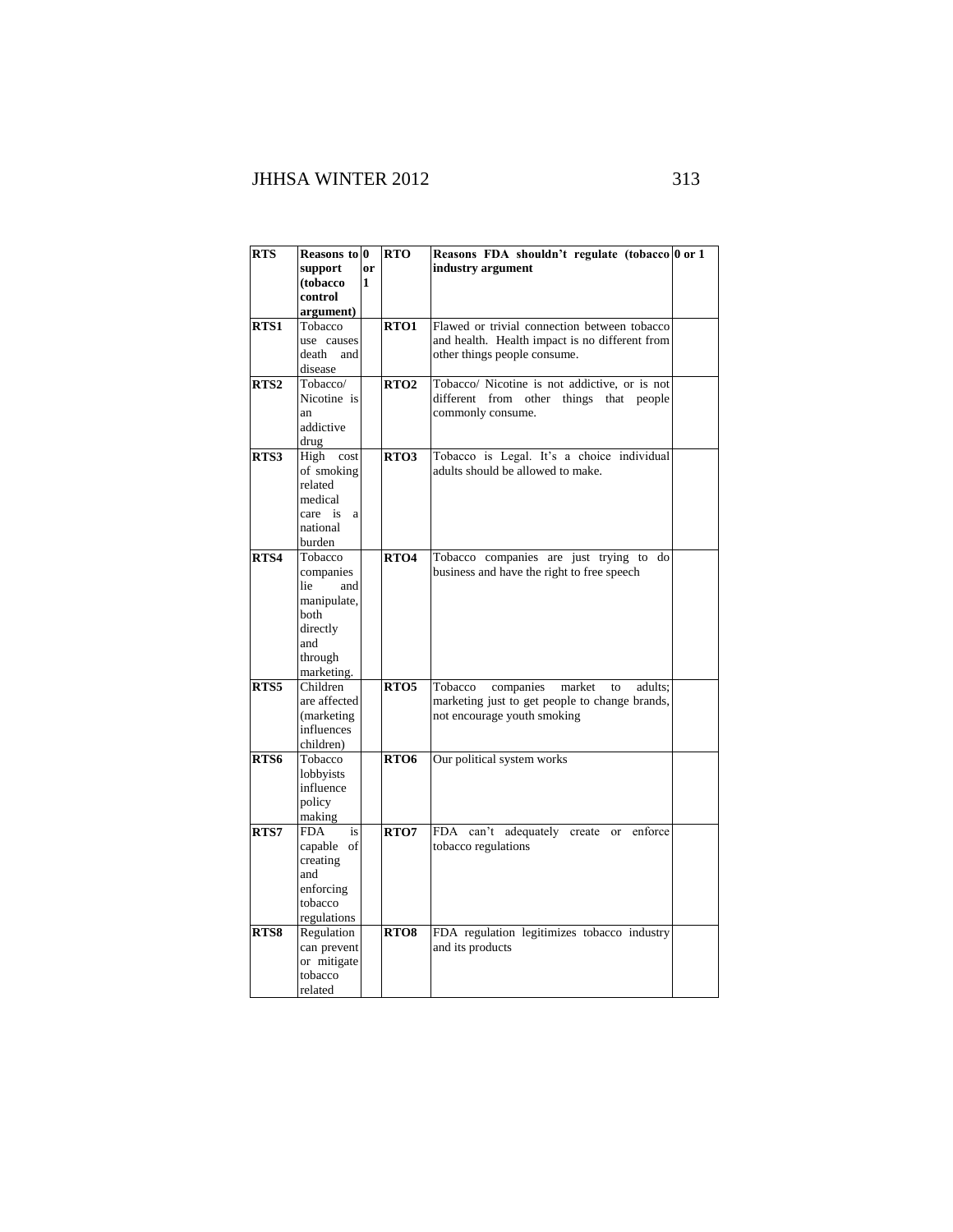|      | harms     |      |                    |  |
|------|-----------|------|--------------------|--|
| RTS9 | Other     | RTO9 | (specify)<br>Other |  |
|      | (specify) |      |                    |  |

**(RDR) Overall, does the article (news, letter, or editorial/column) support or oppose FDA regulations?** 

 $1 =$  oppose  $2 =$  neutral/balanced/mixed  $3 =$  support  $2 =$ 

Two independent coders used the coding sheet over a period of six months to gather data, which were entered and analyzed in SPSS and STATA. To establish intercoder reliability, coders double coded about 30% of articles (blind). Reliability was calculated using Krippendorff's Alpha for two coders, and scores ranged from a low of .65 to a high of 1.0, with an average of .80. We chose this indicator of reliability because it conservatively accounts for chance agreement (Hayes and Krippendorff, 2007).

# **FINDINGS**

Our analysis looked at the FDA tobacco regulation coverage in general and then compared the coverage of the issue during the Clinton and during the Bush administrations. Our research focused on these two administrations because the discussions of FDA regulation were a prime topic in US politics beginning in the early 1990s and continues to make the news. We cut off the research with the Bush administration because our data collection timeframe did not allow us to collect the first term of the Obama administration. The two administrations considered for this study took very different stances on tobacco regulation issues, making for interesting comparisons. To look for agenda-building processes, we focused on variables of prominence (location and image), article focus, and reasons to oppose or support FDA regulation of tobacco. Three main findings emerged.

The first notable finding was the overall imbalance of articles between the two administrations, with 6.7 times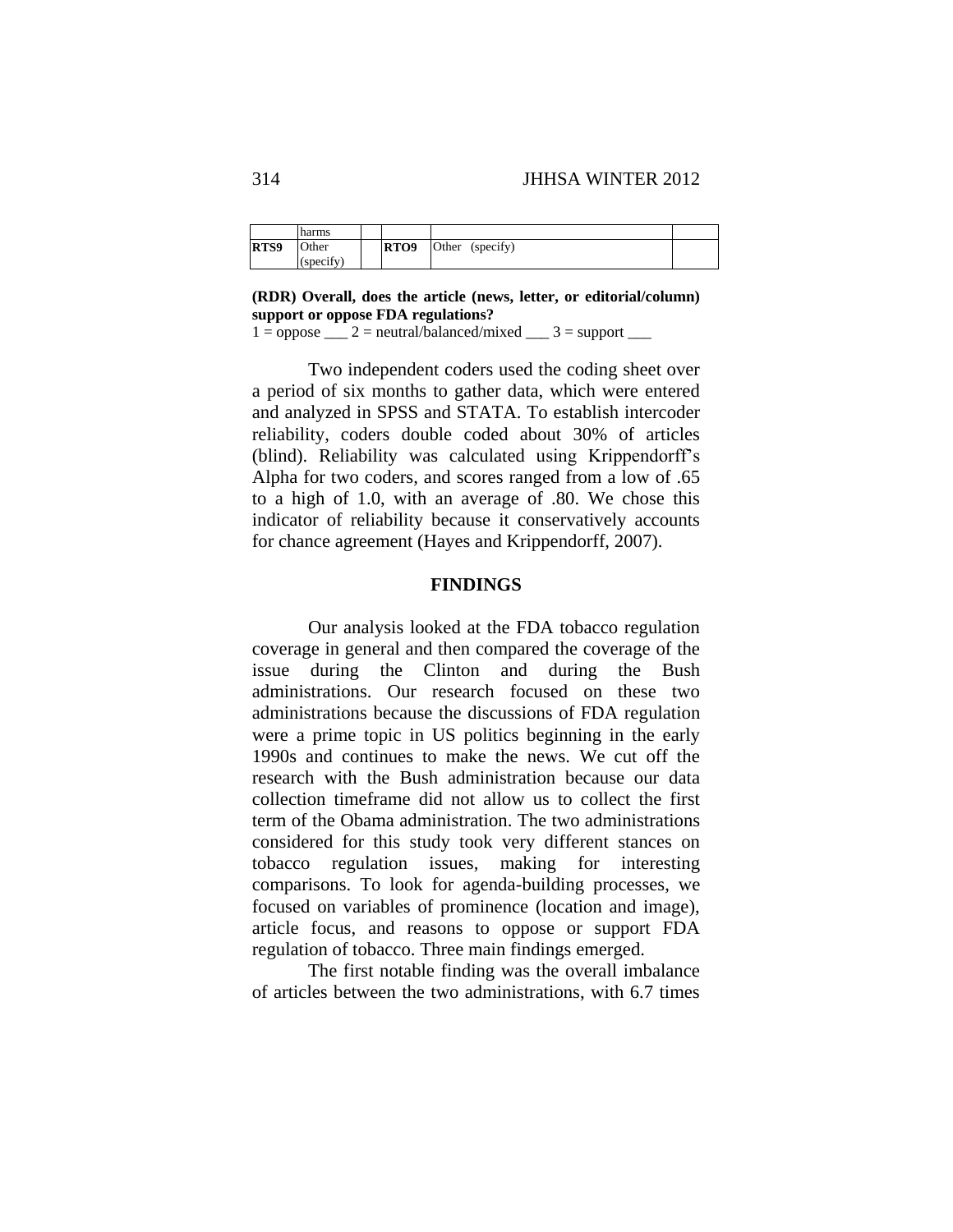more appearing during the Clinton (n=400) years than during the Bush (n=60) years. In addition, the news media featured the FDA regulation of tobacco issue more prominently during the Clinton administration than during the Bush administration. For example, Clinton-era media featured a higher percentage of front page articles (21.3%) than Bush era stories  $(10\%)$  $(X^2 = 1.10, p < .01)$ . The media also differed between the two administrations in the use of graphics to accompany FDA articles. Clinton era articles contained a graphic 36% of the time while Bush-era articles contained a graphic 19% of the time, giving Clinton-era articles significantly more prominence  $(X^2 = 2.11, p <$ .01).Taken together, these findings indicate that the issue of FDA regulation was covered much more prominently during the Clinton administration than during the Bush administration not only in terms of the quantity but also in terms of the quality.

Along with the prominence, our analysis found differences in the "reasons to support" and "reasons to oppose" FDA regulation between the media coverage of the issue during the two administrations. Table 2 reports our analysis of the arguments for and against FDA regulation, with some significant differences in the prevalence of these arguments between the two administrations. The top three reasons cited for supporting FDA regulation during both the Clinton and Bush administrations were "children are harmed" (46% vs. 34%, respectively;  $X^2=4.403$ , p< .05), "tobacco is addictive" (35% vs. 17%, respectively;  $X^2=10.78$ , p<.01;), and "tobacco causes death and disease" (27% vs. 36%, respectively). Other significant differences between the Clinton and Bush eras were found regarding the "cost of tobacco related health care" (Clinton 12% vs Bush 1.1%;  $X^2=9.958$ ,  $p<01$  and "FDA capacity to create/enforce tobacco rules" (Clinton 13% vs. Bush 1.1%,  $X^2=10.93$ , p < .01).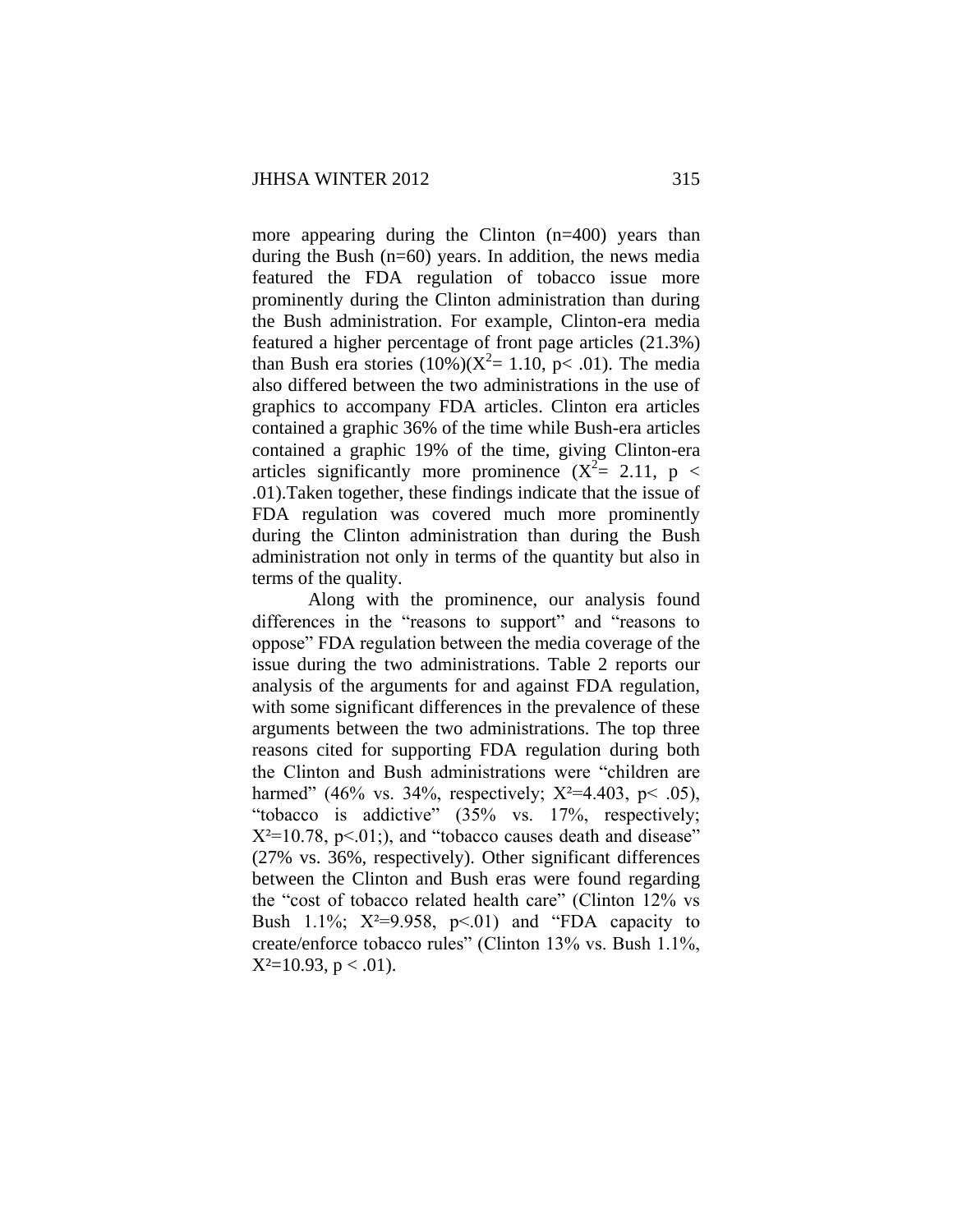During both eras, the percentage of articles that contained arguments against FDA regulation was much lower than for articles containing arguments supporting regulation. Typical of Clinton administration's focus on smoking and addiction, Clinton-era articles mostly included arguments about how "tobacco is not addictive" (10%) likely responding to any voice questioning nicotine's addiction. This argument was followed by the Clinton eraconcern that FDA regulation would legitimize the tobacco industry (9%). Bush-era articles, even smaller in number, focused on two primary reasons: "tobacco companies are just doing business" (4.5%) and "FDA can't enforce this type of regulation" (4.5%). The only statistically significant difference between media coverage of the FDA regulation issue in the two administrations concerned the "tobacco is not addictive" argument, which was more prevalent during the Clinton administration  $(X^2=6.911, p<.05)$ .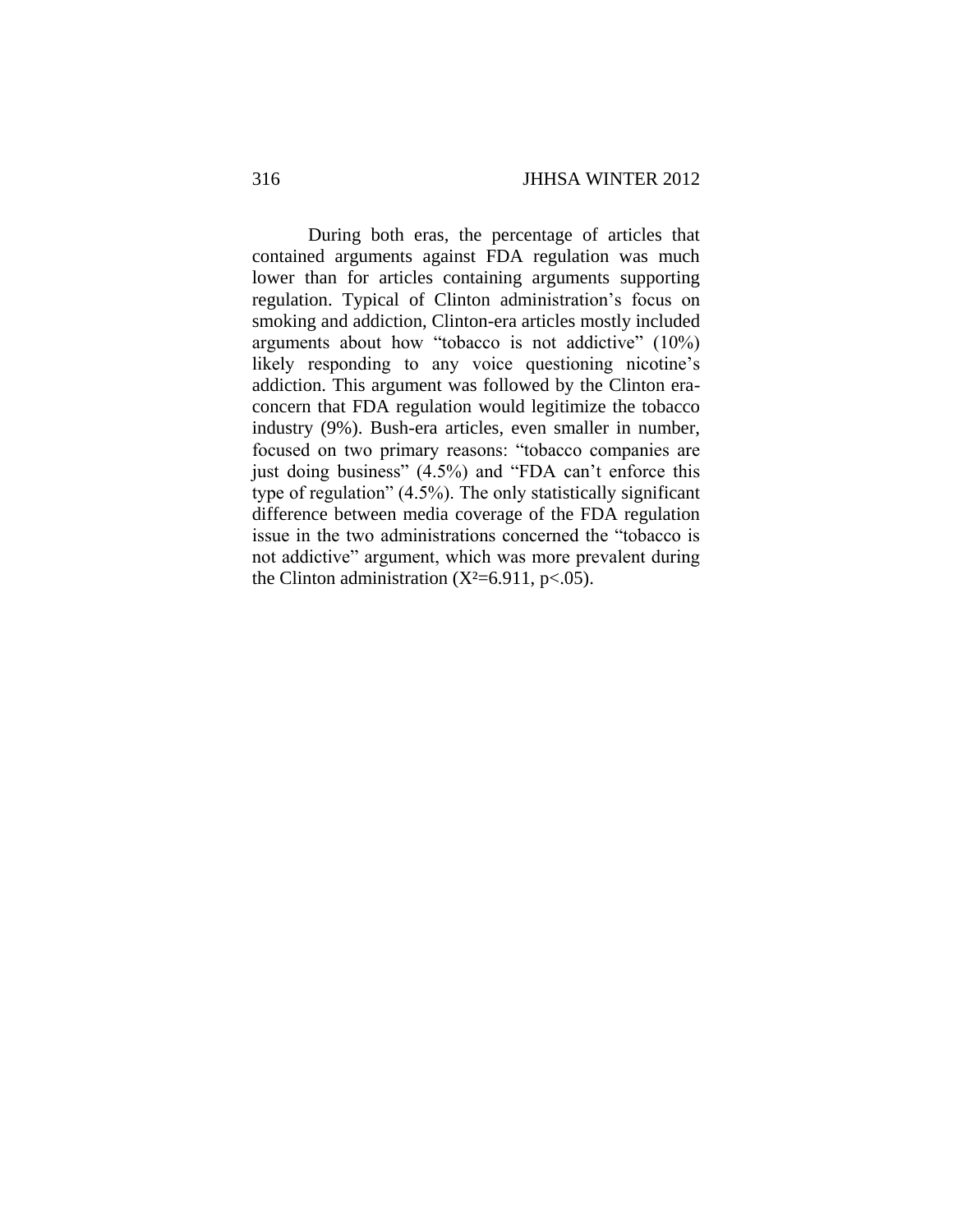# Table 2

|                                    | <b>Clinton</b> | <b>Bush</b> |
|------------------------------------|----------------|-------------|
| <b>Reasons to support</b>          |                |             |
| Tobacco causes death and disease   | $N=120, 27%$   | N=32, 36%   |
| Tobacco is addictive*              | $N=154, 35%$   | $N=15, 17%$ |
| Cost of smoking-related<br>med     | $N = 55$ , 12% | $N=1, 1%$   |
| $care**$                           |                |             |
| Children are harmed***             | $N = 204, 46%$ | $N=30, 34%$ |
| FDA capable of creating/enforcing  | $N = 59, 13%$  | $N=1, 1%$   |
| regs ****                          |                |             |
|                                    |                |             |
| <b>Reasons to oppose</b>           |                |             |
| Flawed connection b/t smoking      | $N=13, 3%$     | $N=1, 1%$   |
| and death/disease                  |                |             |
| Tobacco is not addictive*****      | $N=42, 10%$    | $N=1, 1%$   |
| Tobacco is legal                   | $N = 24, 5%$   | $N=1, 1%$   |
| Tobacco companies are just trying  | $N=36, 8%$     | $N=4, 4.5%$ |
| to do business                     |                |             |
| Tobacco is marketed to adults      | $N=21, 5%$     | $N=2, 2%$   |
| FDA can't enforce this type of     | $N=28,7%$      | $N=4, 4.5%$ |
| regulation                         |                |             |
| Regulation legitimizes the tobacco | $N=4,9%$       | $N=2, 2%$   |
| industry                           |                |             |
| $*X^2=10.78$ , p<.01               |                |             |
| ** $X^2=9.958$ , p<.01             |                |             |
| *** $X^2=4.403$ , p<.05            |                |             |
| **** $X^2=10.934$ , p<.01          |                |             |
| ***** $X^2=6.911$ , p<.05          |                |             |

*Reasons to support/oppose FDA regulation by presidential administration*

Overall, the top three primary foci for FDA related articles reflected the different priorities for each administration and on newsworthy events going on at the time. For the Clinton years, after regulation in general, articles focused on litigation (20%), youth tobacco use (15%) and tobacco marketing (14%), followed by tobacco as a rogue industry and tobacco's economic impact, which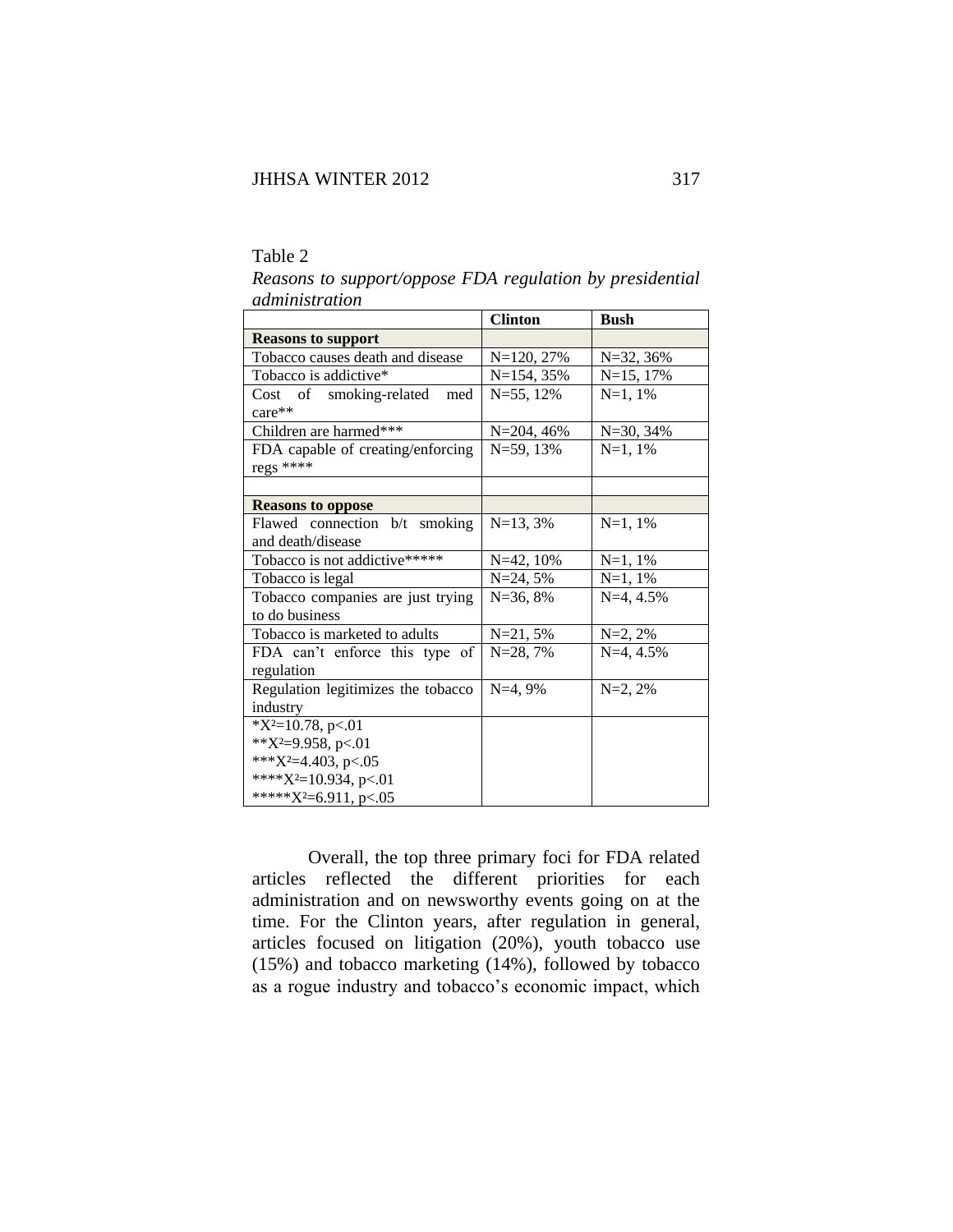occurred in less than 10% of the articles. (See Table 3.) Bush era articles focused more broadly instead of placing great emphasis on one argument: the highest number of articles focus on tobacco marketing (16%); the second highest category focused on tobacco content (10%), followed by tobacco's economic impact (10%) and youth, litigation, smoking bans and new products all occurred in less than 10% of articles. The Clinton and Bush eras saw significant differences in media focus on litigation (Clinton 20% and Bush less than 10%;  $X^2 = 7.17$ ,  $p < .01$ ) and on youth smoking (Clinton 15% and Bush less than  $10\%$ ;  $X^2$  $=3.96$ ,  $p < .05$ ). Clinton chose to focus on children and smoking, along with the issue of children as the victims of the tobacco industry's savvy marketing campaigns (a priority issue of his campaign and presidency), grabbing the attention of media, who believed those stories would sell. It is also important to report that all the lawsuits against tobacco companies—such newsworthy events were filed during the Clinton administration.

| <b>Topic</b>                                     | <b>Clinton</b> | <b>Bush</b> |
|--------------------------------------------------|----------------|-------------|
| Smoking bans (and smokers' rights)               | $N=7, 2%$      | $N=1, 1%$   |
| Tobacco industry's economic impact               | $N=25, 6%$     | $N=9, 10%$  |
| Tobacco marketing                                | N=62, 14%      | $N=14, 16%$ |
| Youth tobacco use*                               | $N=65, 15%$    | $N=6,7%$    |
| Cigarette package warning labels                 | $N=3, 8%$      | $N=0, 0\%$  |
| Tobacco content                                  | $N=42, 10%$    | $N=9, 10%$  |
| tobacco<br>Litigation<br>against<br>companies**  | $N = 88, 20%$  | $N=7, 8%$   |
| New tobacco related products                     | $N=8, 2%$      | $N=4, 5%$   |
| Health effects of smoking                        | $N=18, 4%$     | $N=6, 7%$   |
| Tobacco as a rogue industry                      | $N=32,7%$      | $N=5, 5%$   |
| ** $X^2=7.17$ , p<<br>$*X^2=3.96$ , p<.05<br>.01 |                |             |

*Article topics by presidential administration*

Table 3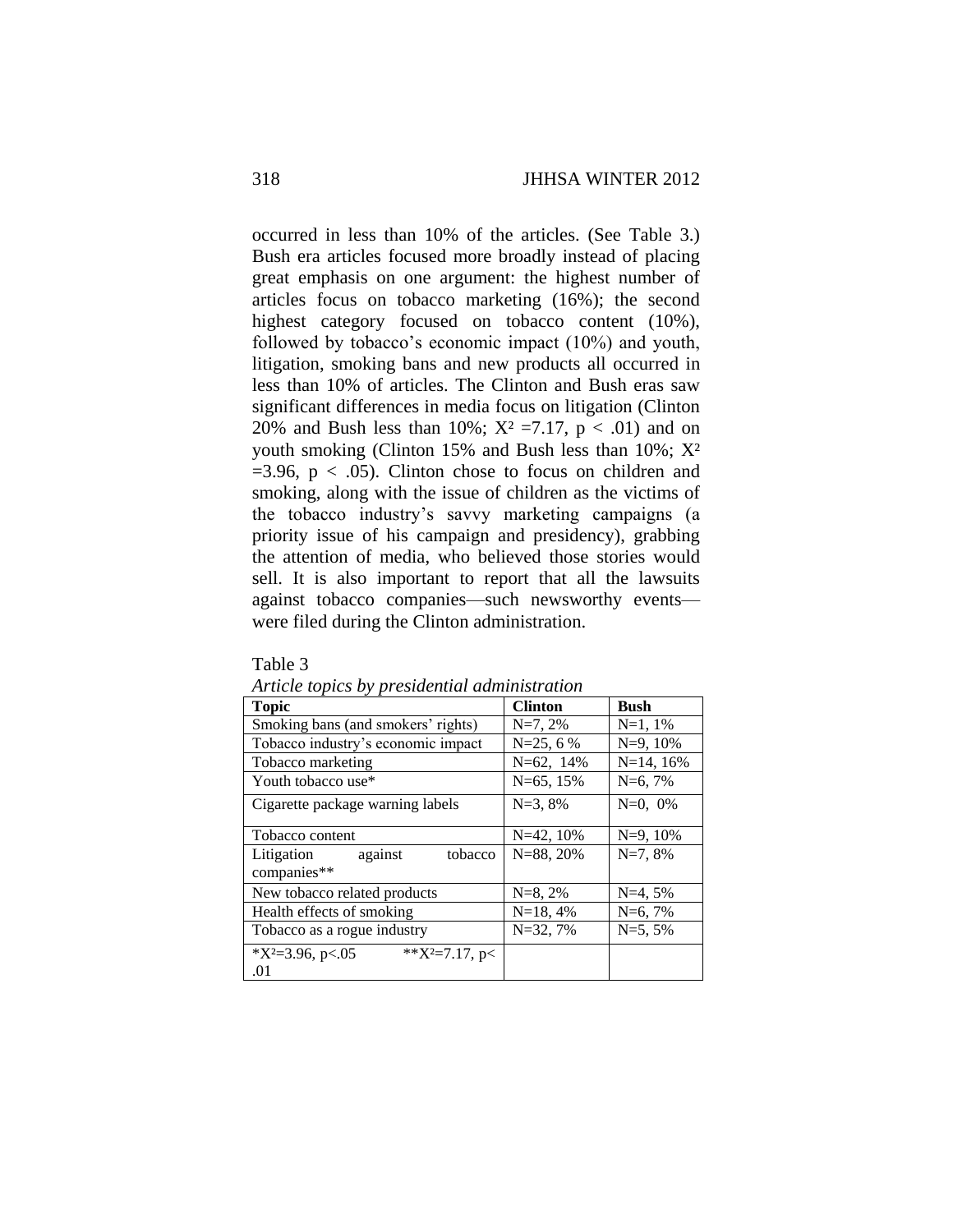#### **DISCUSSION**

Consistent with previous agenda-building research, real world events, journalistic routines and politicians influenced the way, and the frequency with which, the media represented the tobacco regulation by the FDA. Overall, the differences between the Clinton and Bush administrations on the issue of FDA regulation play out in the media, as shown in these data on the variables of prominence, focus, reasons to support and reasons to oppose. Most notably, we found a much higher volume of media coverage on FDA regulation during the Clinton administration (87% of articles coded). Our analysis of these data suggests the reason for this imbalance could be Clinton's focus on the issue and his efforts to push a tobacco regulation agenda in the media, along with Bush's tendency to suppress important public health information for political reasons, which resulted in these issues' low profiles in the media during the Bush administration (Harris, 2007; Milio, 2004). For example, Milio wrote of the Bush Administration's lack of transparency: "Congress' General Accounting Office, which investigates policy implementation, cited 21 areas of executive authority that abused science information, including "political interference" and suppressing scientific reports; allowing misleading science statements by the president; providing inaccurate information to Congress; altering web sites and gagging scientists," (2004, 641-643). A *New York Times* article quoted Former Surgeon Gen. Richard H. Carmona: "Top Bush administration officials 'repeatedly tried to weaken or suppress important public health reports because of political considerations'…and would not allow him to speak or issue reports about stem cells, emergency contraception, sex education, or prison, mental and global health issues. Top officials delayed for years and tried to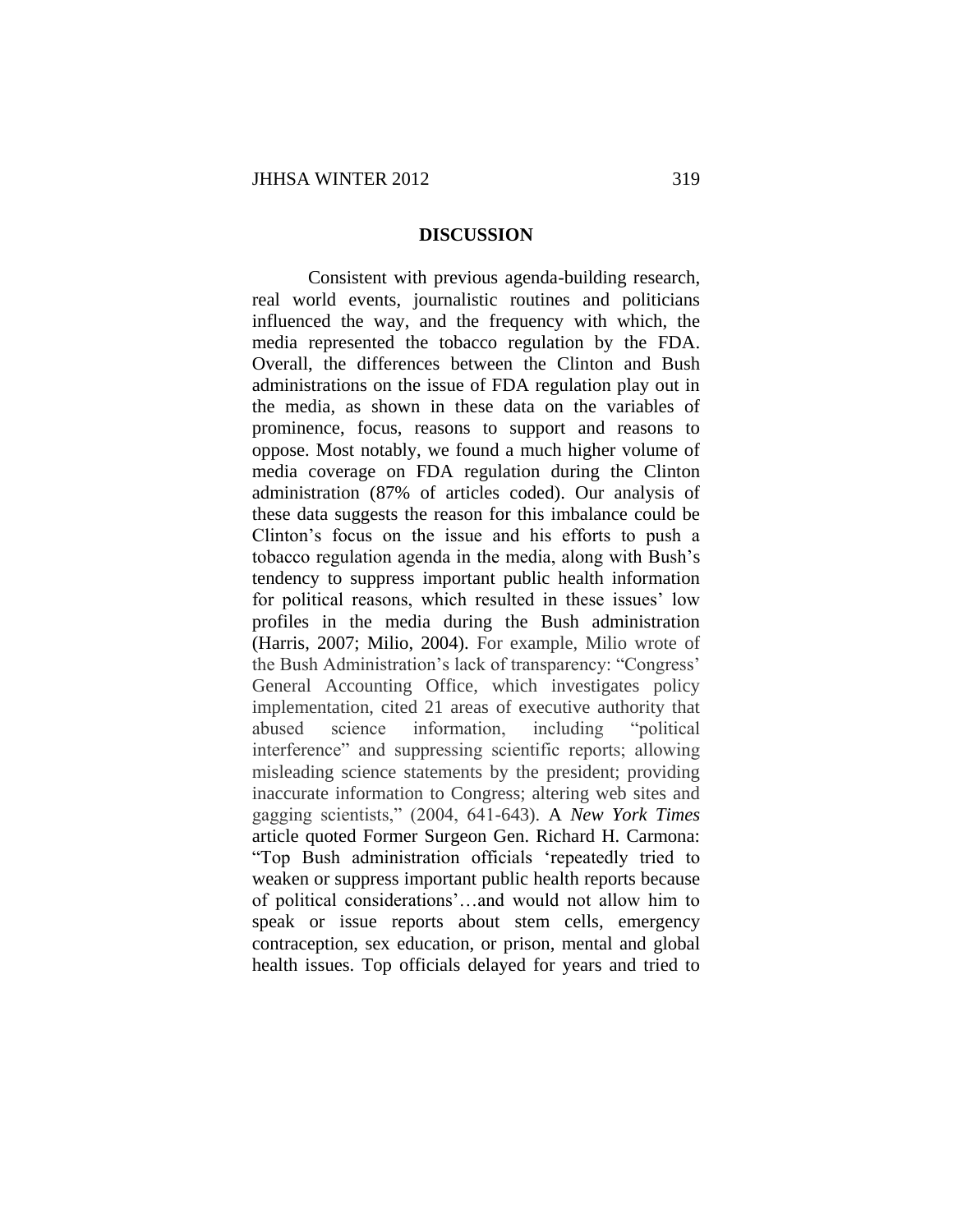"water down" a landmark report on secondhand smoke" (Harris, 2007)

These data show the reflection of the Clinton administration's framing of the tobacco issue as "about children" and "about addiction," two powerful and compelling frames that grab the attention of journalists looking for reader friendly approaches. Clinton-era articles included "children are harmed" as a reason to support regulation in 46% of articles and "tobacco is addictive" in 35%.

By the large number of articles and the prominence of those articles, the media reflect Clinton's personal focus on the tobacco issue, and his active involvement in the issue is further revealed in the news headlines, where his name appeared frequently: "Clinton Urges Giving FDA Oversight of Tobacco (NYT, 2000); Clinton proposes Broad Plan to Curb Teen-age Smoking (NYT 1996). As a result of Clinton's pro-regulation philosophy and his antismoking agenda, FDA regulation made progress in the political arena and gathered attention as the issues made their way through the courts.

Bush was clearly not pushing a tobacco-regulation agenda. Given his established pro-industry record on tobacco, from his years as governor of Texas until his presidency, this makes sense. He was quoted during his presidential campaign saying he was opposed to the ongoing lawsuits against the tobacco industry begun during the Clinton administration and planned to stop the suits if elected; and he objected to future cigarette taxes and restrictions on the tobacco industry (Christensen, 2000). During his presidency, in negotiations for the WHO Framework on Tobacco Control treaty—which aimed to impose taxes and restrictions on the tobacco industry in China—U.S. objections often reflected the tobacco industry's wish list, and the Bush administration took the industry's side on ten out of eleven issues. His presidential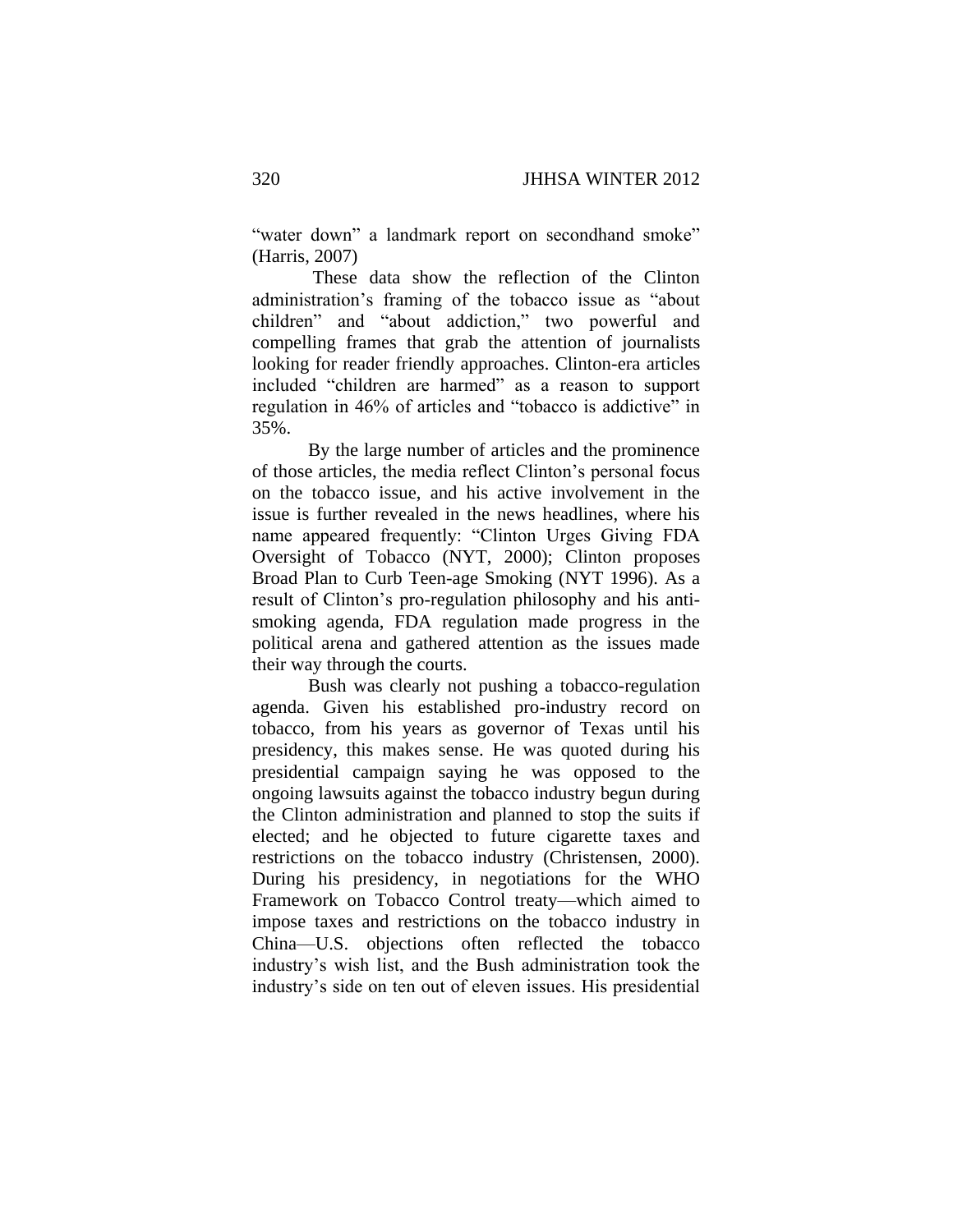campaign enjoyed support in money and manpower from sources intimately affiliated with the industry, including Geoffrey Bible, president and CEO of Philip Morris at the time (Christensen, 2000).

The low number of articles published on the subject during his presidency may have resulted from Bush's efforts to protect the industry from disastrous public relations during a time when tobacco companies were embroiled in battles on many fronts. Former Surgeon Gen. Richard H. Carmona was quoted in *The New York Times*  saying he was forbidden to talk about important science and health issues (such as the dangers of secondhand smoke) during Bush's presidency (Wright and Katz, 2007).

The nature of the coverage was different, too. Because tobacco and tobacco policy had been consistently associated with health hazards and dangers to children in the previous administration, when Bush did talk about the tobacco industry he focused on other things, including an emphasis on the industry's right to do business, and freely market its legal products to adults. It's hard to find a way to support something that has been presented as harmful to society and to children. When he had to respond, Bush directed attention away from the youth frame, focusing on economic and free choice issues.

These analyses also demonstrated the influence of real world events in setting the media's agenda. In 1990 the U.S. Surgeon General concluded that smoking was the most extensively documented cause of disease ever investigated. On top of this damning conclusion, whistleblowers from the tobacco industry revealed several damaging industry secrets. Inside memos unveiled the companies' long-term experiments oversees that led to manipulation of nicotine levels in tobacco in an effort to keep smokers hooked (Nocera, 2006). Kessler's dramatic testimony against the tobacco industry also encouraged media attention to the issues. These events occurred during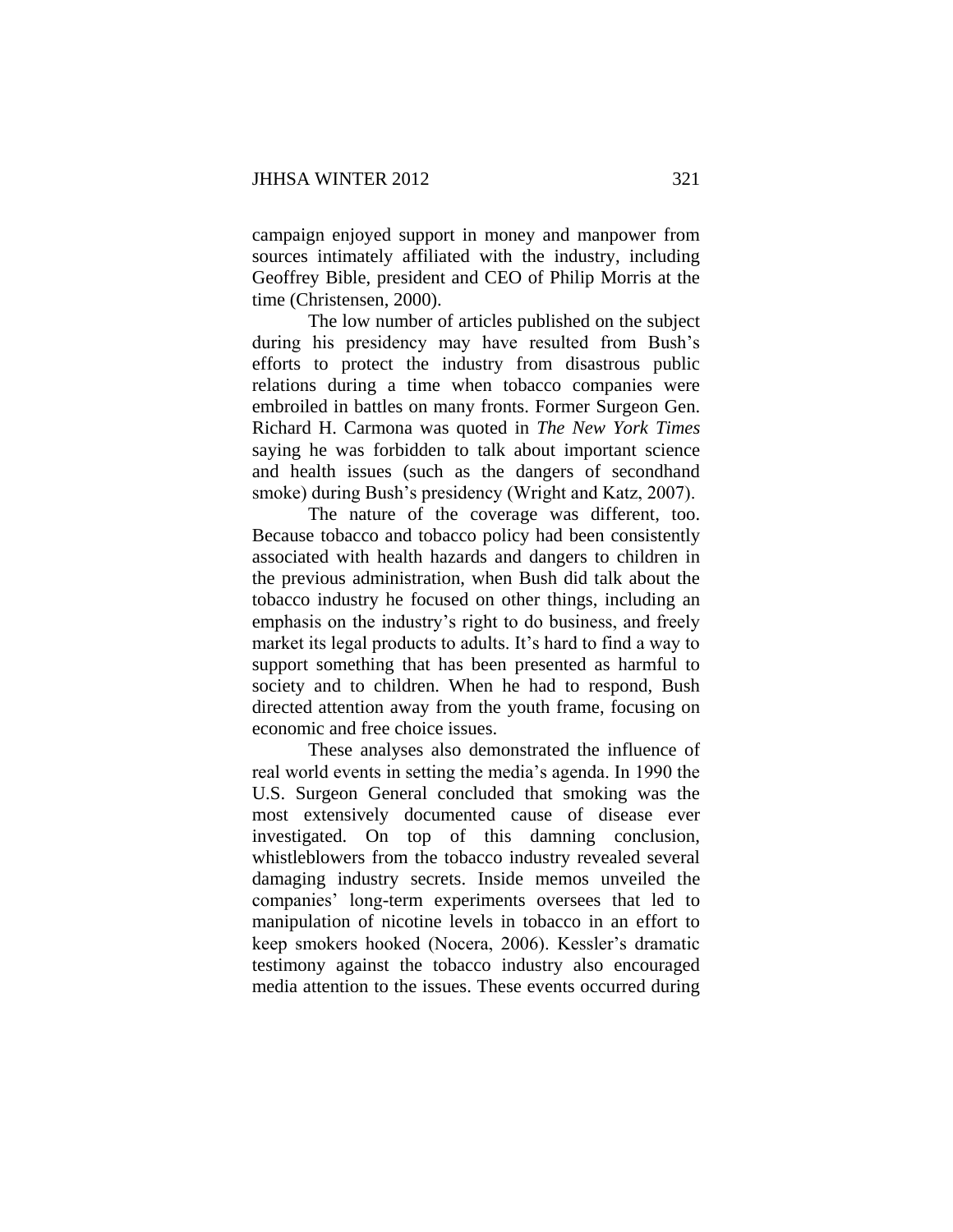the Clinton administration, resulting in more articles during his tenure because the events were newsworthy.

Additionally, research reports from within the industry detailed the companies' efforts to lure and hook youth into taking up smoking, to assure the future of the industry would be strong. These revelations resulted in a series of blows to the industry in which David Kessler declared nicotine a drug, claimed FDA's authority to regulate it as such, and proposed a set of rules governing the sales and production of cigarettes. These stories of a rogue industry lying to the public, targeting youth and intentionally manipulating tobacco to hook smokers, along with the passionate and outspoken FDA Commissioner David Kessler's high profile war on tobacco, were just the type of compelling plot elements journalists were looking for.

And finally, based on previous agenda-building studies demonstrating the influences of news values and other norms in news production (such as deadline pressure), we can speculate on the on the influence of journalistic routines on shaping news media coverage of FDA regulation of tobacco (Zoch ). Again, comparing the Clinton and Bush administrations, we found significant differences in the focus of FDA articles between the two administrations, with the Clinton administration choosing affective frames, focusing attention on the elements of the stories that would grab journalists' attention and make their jobs of engaging readers/viewers easier. Clinton administration officials consistently framed the FDA stories as "about children," working within the traditional approaches valued by editors trying to gain and keep readers. Choosing this frame, the Clinton administration capitalized on the accepted routines of journalists looking for appealing, reader friendly stories. Stories about children, especially threats to children, sell papers. By making anti-smoking an administration priority, Clinton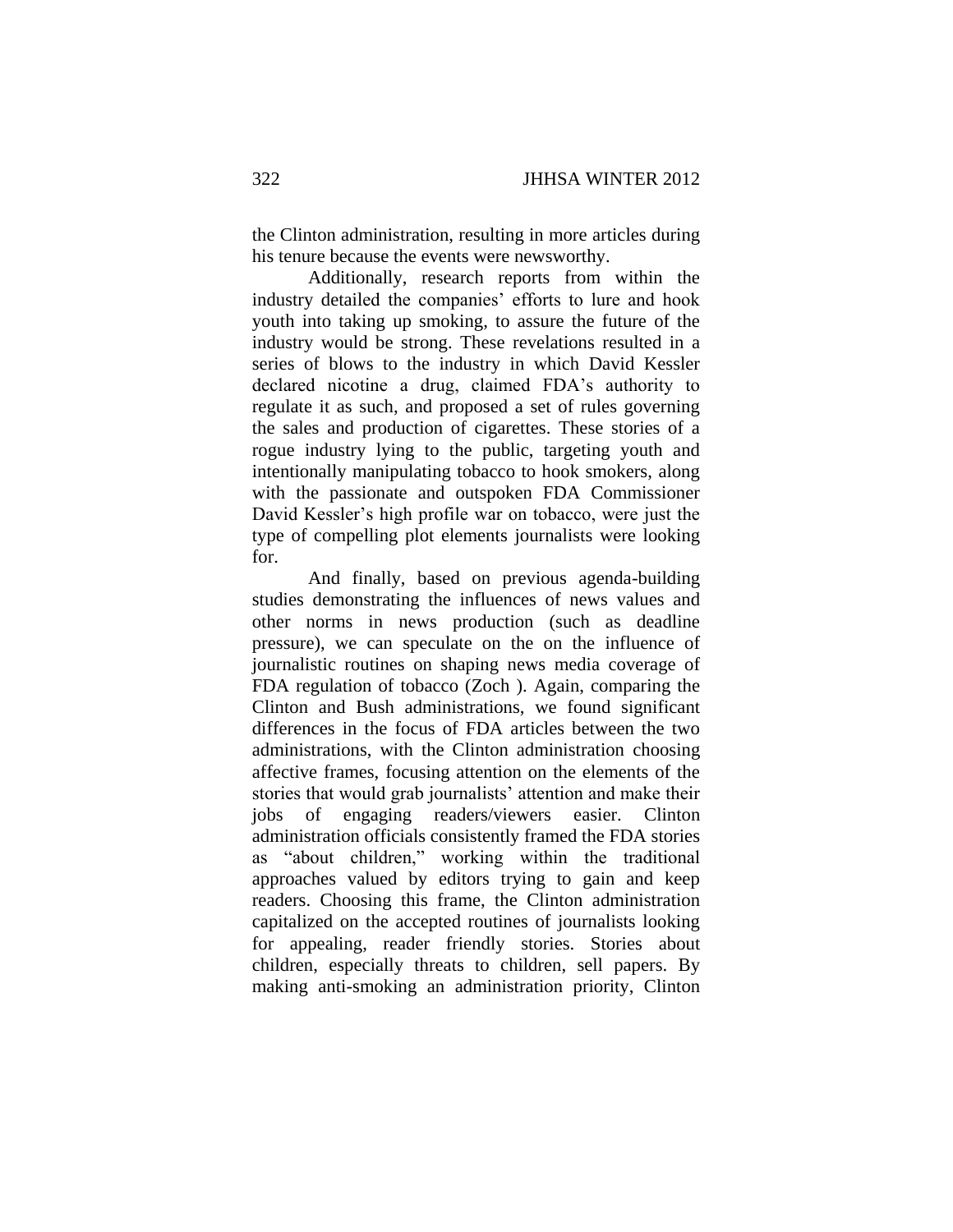made it news by talking about it and by making officials available to talk about it, easing the burden of journalists to find sources for stories on deadline.

# **CONCLUSION**

The political arena provides avenues for public health practitioners to work toward macro-level changes in health and health policy. But the policy arena is not a gentle place. On many issues, like those related to tobacco, heavyweight forces wield influence through political and financial means). Statistics showing the harm some policies might cause for public health meet with equally compelling "freedom of speech and choice" and "free market economy" issues, that can undermine health communicators' efforts.

Skilled health communicators know that the media provide an important forum in which these processes play out. Understanding the mechanics of the American mass media system is key in making use of their influence on public opinion and politics. In the tobacco wars, in particular, pro-tobacco (or pro-freedom, as they might describe it) special interest groups (often born of and backed by the deep pockets of the industry itself), provide savvy and resourceful opposition to anti-smoking groups ostensibly fighting for better public health. While the political climate does matter, as this study has demonstrated, public health communicators can leverage their power through the media by making high-profile sources easily accessible and telling compelling human interest stories (sugar-coating the statistics), that grab media attention and get health messages out.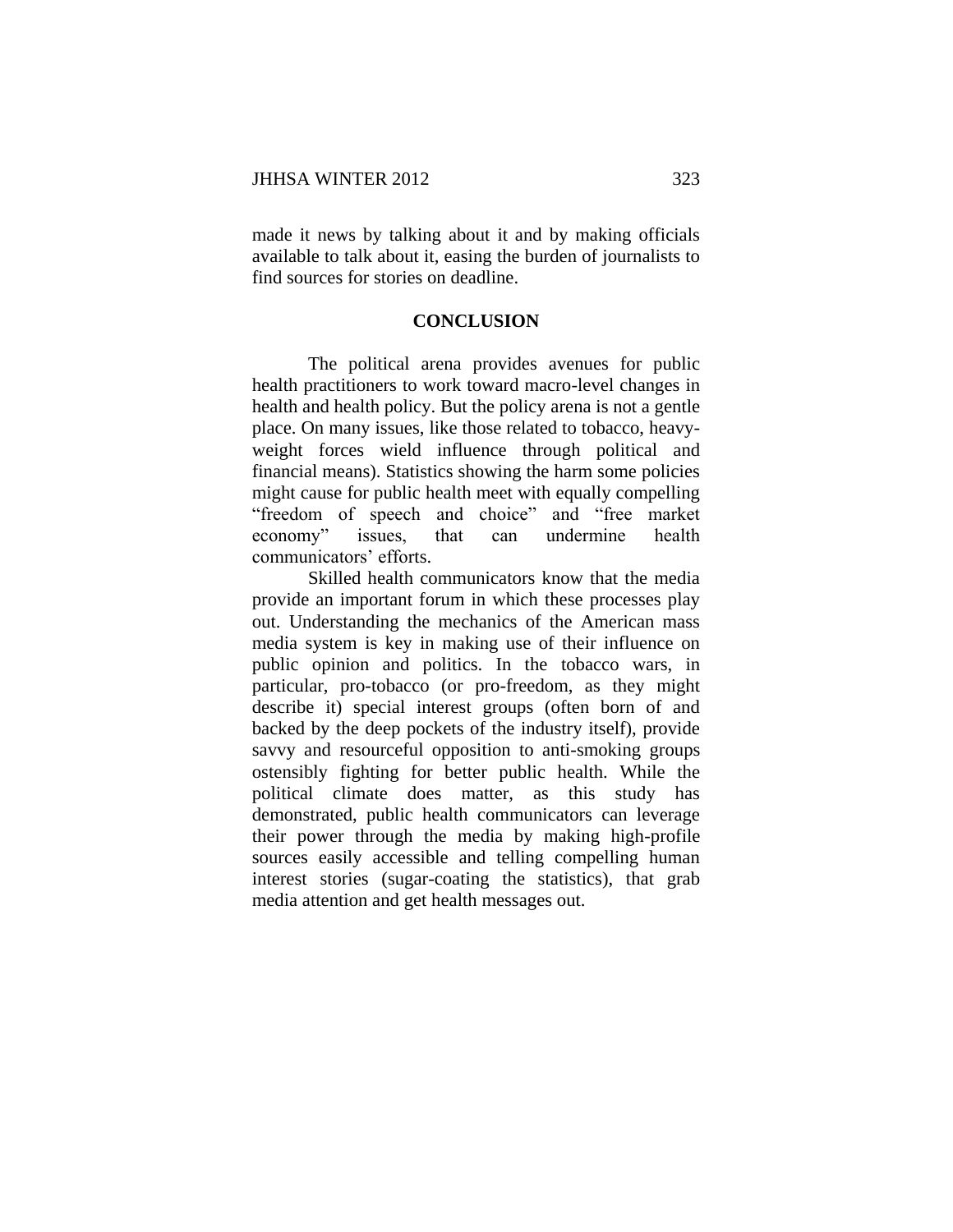#### **REFERENCES**

- Arno, P.S., Brandt, A.M., Lawrence, O., Gostin, J.D. and Jessica, M. (1996). Tobacco Industry Strategy to Oppose Federal Regulation. *JAMA*, 275(16), 1258- 1262.
- Bayer, R. and Kelly, M. (2010). Regulation of Cigarette Marketing and Free Speech—An American Dilemma. *New England Journal of Medicine*. 362, 281-283.
- Ball-Rokeach, S.J. (1985). The origins of individual mediasystems dependency: a sociological framework. *Communication Research*, 12(4), 485-510.
- Brandt, Allan M. (2007). How a PR Firm Helped Establish America's Cigarette Century. Ch. 5 in *The Cigarette Century: the Rise, Fall and Deadly Persistence of the Product that Defined America.* Basic Books.
- Brownson, Ross C., Koffman, D.M., Novotny, T.E., Hughes, R.G., and Eriksen, M.P. (1995). Environmental and Policy Interventions to Control Tobacco Use and Prevent Cardiovascular Disease. *Health Education and Behavior,* 38(4), 478-498.
- Champion, D. and Chapman, S. (2009). Framing pub smoking bans: an analysis of Australian print news media coverage, March 1996-March 2003. *Journal of Epidemiology and Community Health*, 59, 679- 684.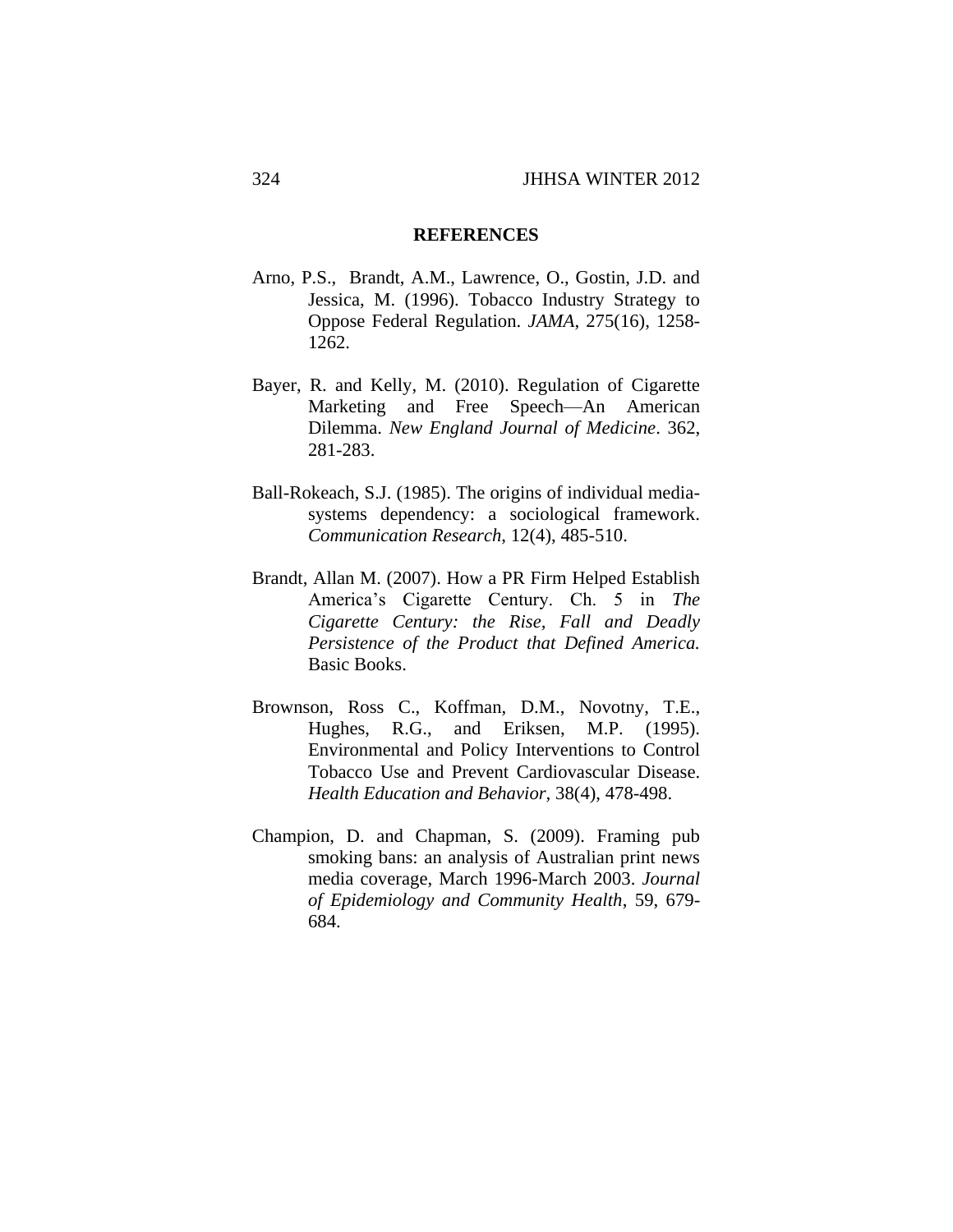- Corbett, J.B. and Mori, M. (1999). Medicine, media and celebrities: news coverage of breast cancer, 1960- 1995. *Journalism and Mass Communications Quarterly*, 76(2), 229-249.
- Christensen, R. (1999). Presidential Candidate George Bush Opposes Cigarette Tax Hikes: GOP Frontrunner Visits the Rich and the Unrich in N.C. Raleigh News and Observer, August 27.
- Curtin, Patricia A. (1999). Reevaluating public relations information subsidies: market-driven journalism and agenda-building theory and practice. Journal of Public Relations Research, 11(1), 53-90.
- Erikson, A.C., McKenna, J.W. and Romano, R.M. (1990). Past lessons and new uses of th mass media in reducing tobacco consumption. *Public Health Reports*, 105(3), 239-244.
- Farrelly, M.C., Healton, C.G., Davis, K.C., Messeri, P., Hersey, J.C. and Haviland, M.L. (2002). Getting to the truth: evaluating national tobacco countermarketing campaigns. *American Journal of Public Health*, 92(6).
- Flay, Brian R. (1987). Mass media and smoking cessation: a critical review. *American Journal of Public Health*, 77(2), 153-160.
- Gilbert, S., Eyal, C., McCombs, M. and Nicholas, D. (1980). The state of the union address and the press agenda. *Journalism Quarterly*, 57, 584-588.
- Harris, G. (2007). Surgeon General Sees 4-year Term as Compromised. *The New York Times*, July 11.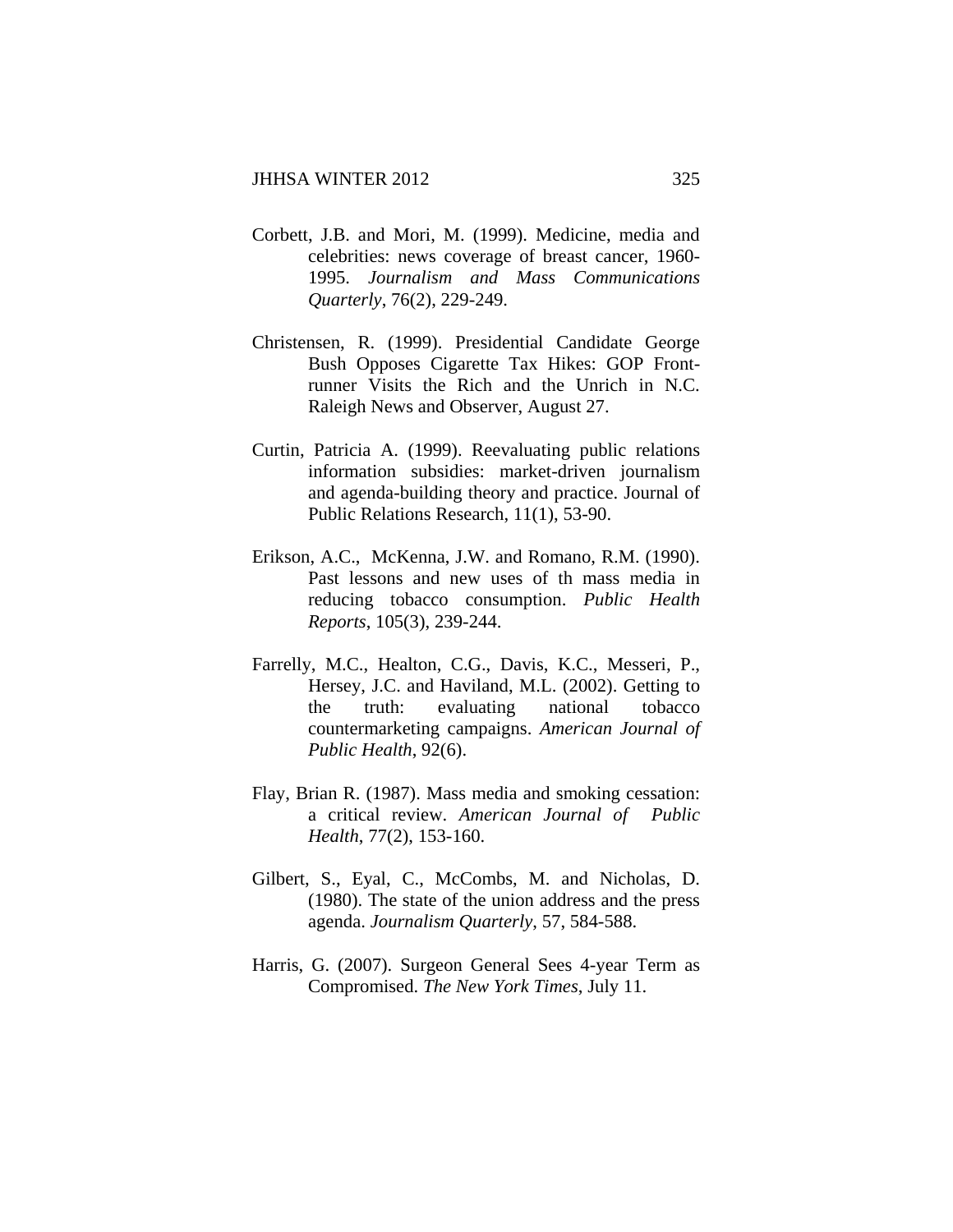Healthy People 2020. (CDC, 2011). Retrieved on August 22, 2011 at

www.healthypeople.gov/2020/topicsobjectives2020/overvi ew.aspx?topicid=41

- Jordan, Donald. (1993). Newspaper effects on policy preferences. *Public Opinion Quarterly*, 57, 191- 204.
- Kennedy, Gail E. and Bero, Lisa A. (1999). Print media coverage of research on passive smoking. *Tobacco Control*, 8, 254-260.
- Kosicki, G. (1993). Problems and opportunities in agendasetting research. *Journal of Communication*, 43(2), 100-127.
- Hayes, A. and Krippendorff, K. (2007). Answering the call for a standard reliability measure for coding data. *Communication Methods and Measures*, 1(1), 77- 79.
- Lang and Lang (1981). Watergate: An exploration of the agenda-building process. *MassCommunication Review Yearbook*. Beverly Hills: Sage Publications.
- Leshner, Glenn and Cheng, I-Huei (2009). The effects of frame, appeal and outcome extremity of antismoking messages on cognitive processing. *Health Communication,* 24, 219-227.
- Lima, J. and Siegel, M. (1999). The tobacco settlement: an analysis of newspaper coverage of a national policy debate, 1997-1998. *Tobacco Control,* 8, 247-253.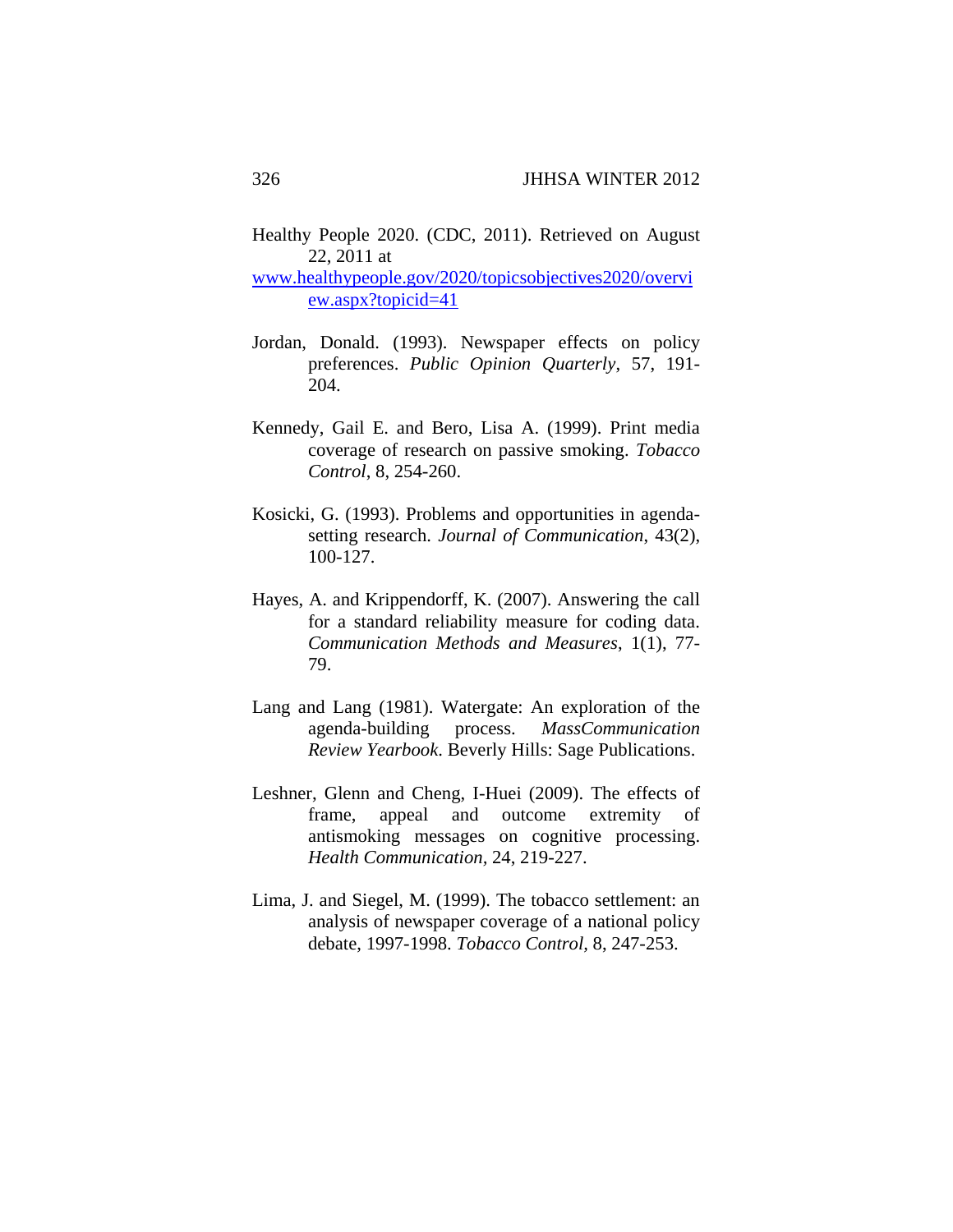- Lombard, Matthew, Snyder-Duch, Jennifer, and Bracken, Cheryl (2002). Content analysis in mass communication: assessment and reporting of intercoder reliability. *Human Communication Research*, 28(4), 587-604.
- Magzamen, S., Charlesworth, A. and Glantz, S.A. (2001). Print media coverage of California's smokefree bar law. *Tobacco Control*, 10, 154-160.
- McCombs, M. (1992). Setting *the agenda: The mass media and public opinion*. Cambridge, England: Polity Press.
- McCombs, M. and Shaw, D. (1972). The Agenda-setting function of mass media. *Public Opinion Quarterly* 36(2), 176-187.
- Menashe, Claudia L. and Siegel, Michael. (1998). The power of a frame: an analysis of newspaper coverage of tobacco issues—United States, 1985- 1996. *Journal of Health Communication,* 3, 307- 325.
- Milio, N. (2004). The dangers of "spin": information, science, security and welfare. *Journal of Epidemiology and Community Health*, 58(8), 631- 632.
- Nelkin (1987). *Selling Science: How the Press Covers Science and Technology*. New York: Freeman.
- Neuendorf, Kimberly A. (2002). *The Content Analysis Guidebook*. Sage publications: Thousand Oaks, California.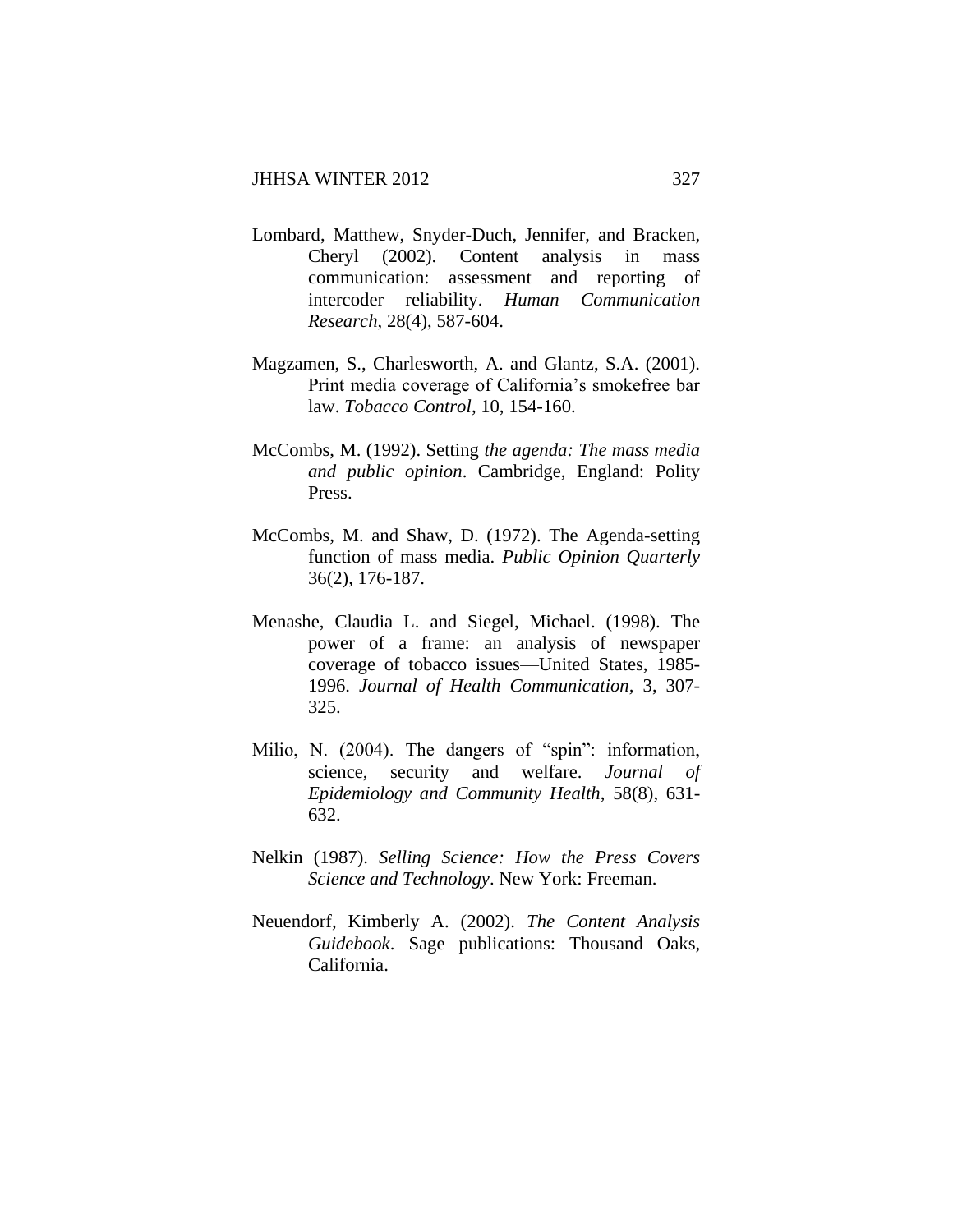- *New York Times* Editorial. (1999) Supreme Smoke, December 3, late ed. –final. Retrieved from *NYT*.com.
- Nocera, J. (2006). If it's good for Phillip Morris, Can it be good for public health? *The New York Times*, June 18, late ed. –final.
- Pierce, John P. and Gilpin, Elizabeth A. (2001). News media coverage of smoking and health is associated with changes in population rates of smoking cessation but not initiation. *Tobacco Control,* 10, 145-153.
- Phillips, Angela, Couldry, Nick, and Freedman, Des. (2010). An ethical deficit? Accountability, norms, and the material conditions of contemporary journalism. Ch. 3 in Natalie Fenton, (ed.) *New Media, Old News: Journalism and Democracy in the Digital Age*, Los Angeles: Sage.
- Riffe, D., Lacy, S. and Fico, F.G. (2005). *Analyzing media messages: using quantitative content analysis in research* (2nd ed.) Mahwah, NJ: Lawrence Erlbaum Associates.
- Scheufele, D.A. (2000). Agenda-setting, priming and framing revisited: another look at the cognitive effects of political communication. *Mass Communication and Society,* 3(2&3), 297-316.
- Semetko, H., Blumler, J., Gurevitch, M. and Weaver, D. (1991). *The Formation of Campaign Agendas: A Comparative Analysis of Party and Media Roles in Recent American and British Elections*. Hillsdale, NJ: Lawrence Erlbaum.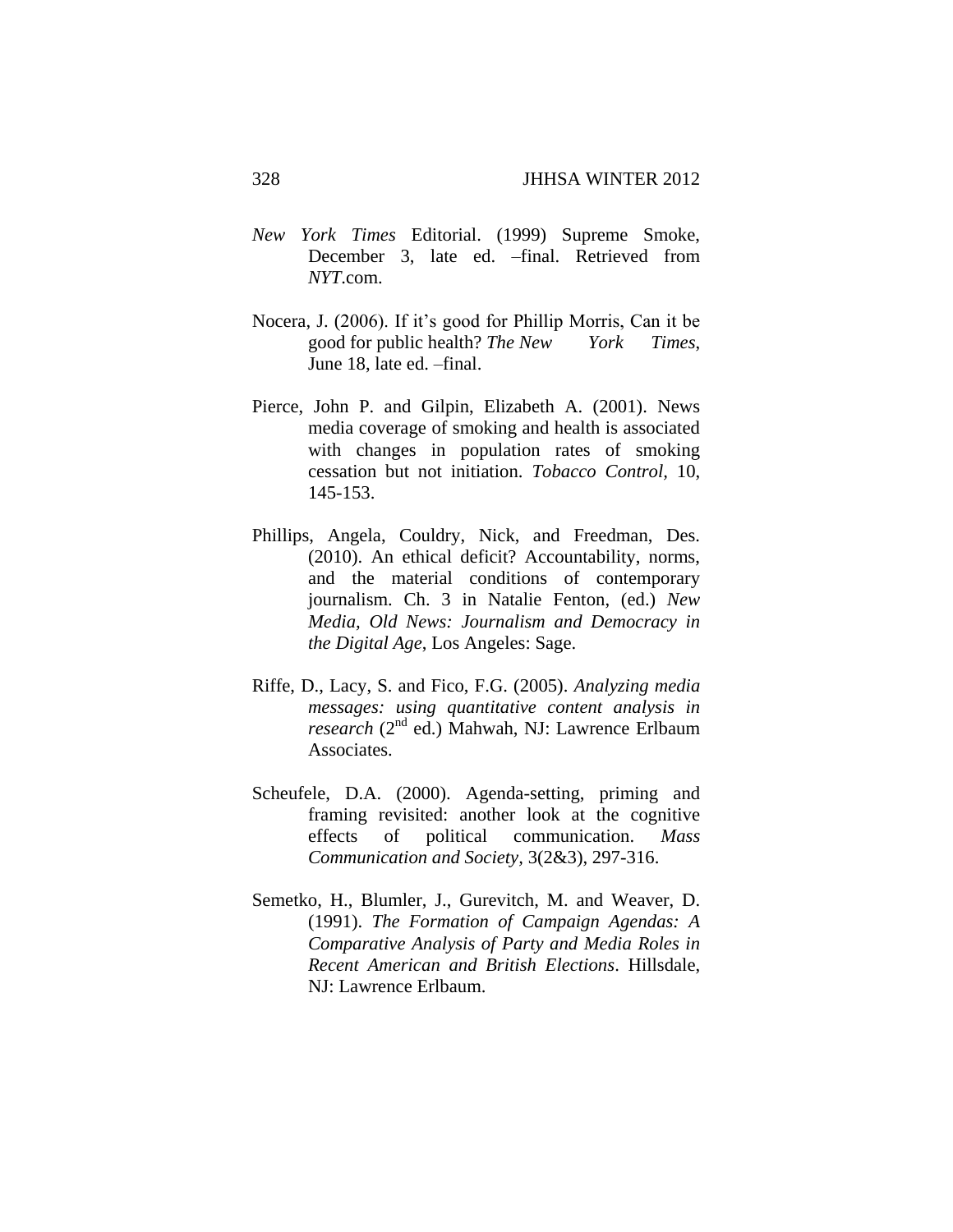- Shoemaker, Pamela J. and Reese, Stephen D. (1996). *Mediating the Message: Theories of influence on mass media content*. White Plains, NY: Longman Publishers.
- Smith, Katherine Glegg, Wakefield, Melanie and Edsall, Elizabeth. (2006). The good news about smoking: how do US newspapers cover tobacco issues? *Journal of Public Health Policy*, 27, 166-181.
- Smith, Katherine Clegg and Wakefield, Melanie, Siebel, Catherine, Szczypka, Glen, Slater, Sandy, Terry-McElrath, Yvonne, Emery, Sherry and Chaloupka, Frank. (2002). Coding the news: the development of a methodological framework for coding and analyzing newspaper coverage of tobacco issues. *ImpactTeen: a Policy Research Partnership to Reduce Youth Substance Abuse. Research paper series, no. 21*.
- Smith, Katherine Glegg and Wakefield, Melanie. (2006). Newspaper coverage of youth and tobacco: implications for public health. *Health Communication*, 19(1), 19-28.
- Supa, Dustin and Zoch, Lynn. (2009). Maximizing media relations through a better understanding of the public relations-journalist relationship: A quantitative analysis of changes over the past 23 years. *Public Relations Journal*, 3(4).